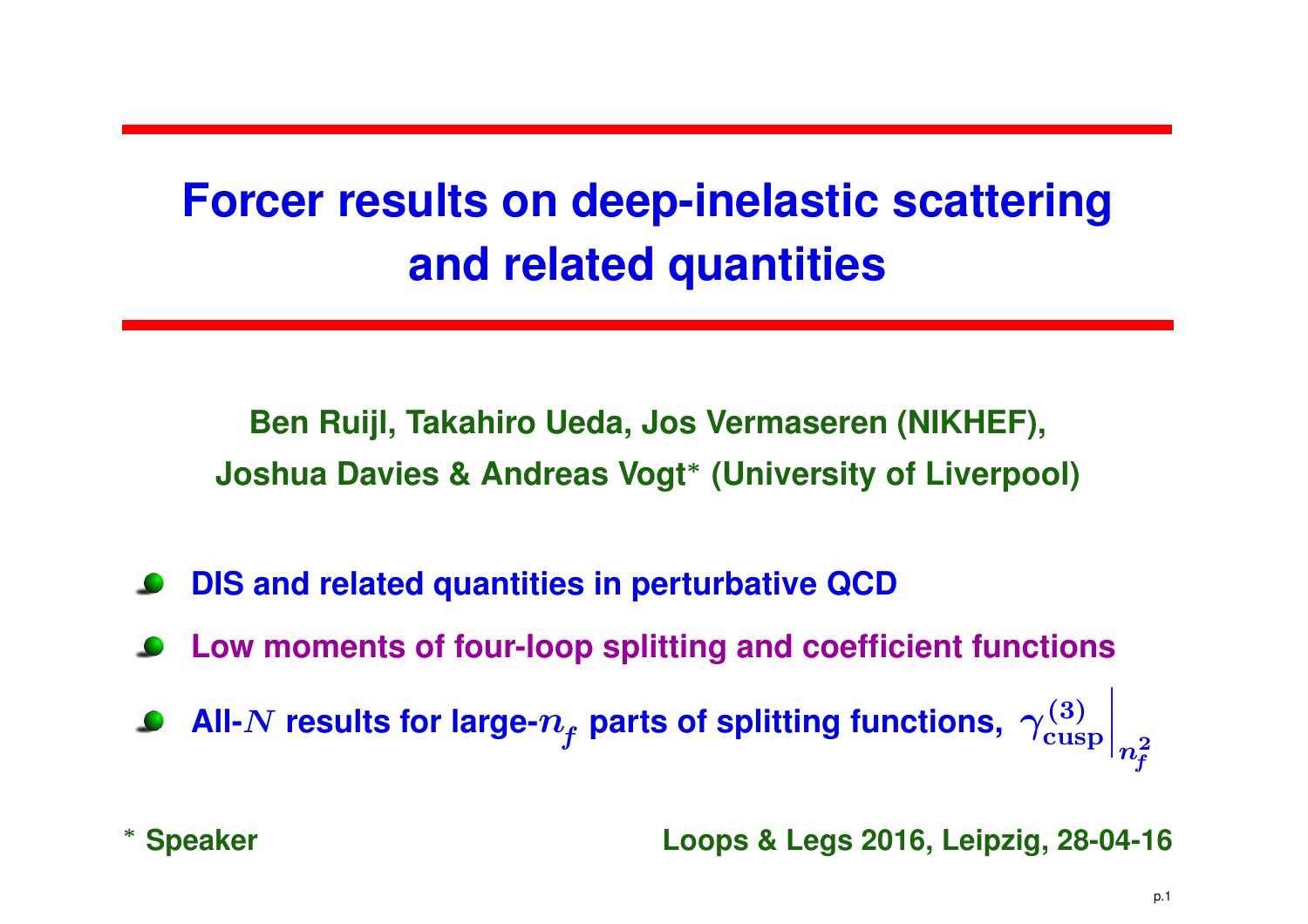## **Deep-inelastic scattering in perturbative QCD**

**Inclusive lepton-proton scattering: structure functions**  $F_a$  **. Up to**  $\mathcal{O}(1/Q^2$ )**:**

$$
x^{\eta_a} F_a^{\ p}(x,Q^2) \ = \ \sum_i \int_x^1 \frac{d\xi}{\xi} \ c_{a,i}\bigg(\frac{x}{\xi},\alpha_{\mathsf{S}}(\mu^2),\frac{\mu^2}{Q^2}\bigg) \ f_i^{\ p}(\xi,\mu^2)
$$

 $\boldsymbol{\mathsf{Coefficient}}$   $\boldsymbol{\mathsf{function}}$  :  $\boldsymbol{\mathsf{renormalization}}/\boldsymbol{\mathsf{factorization}}$  scale  $\mu=\mathcal{O}(Q)$ 

 ${\sf Parton~ densities~}f_i$   $:$   ${\sf renormalization-group~evolution~(convolution~\otimes, {\sf above})}$ 

$$
\frac{\partial}{\partial \ln \mu^2} f_i(\xi, \mu^2) = \sum_k \left[ P_{ik}(\alpha_{\mathsf{S}}(\mu^2)) \otimes f_k(\mu^2) \right](\xi)
$$

**Splitting functions(**⇔ **twist-2 anomalous dimensions) & coefficient funct's:**

$$
P = \alpha_{\mathsf{S}} P^{(0)} + \alpha_{\mathsf{S}}^2 P^{(1)} + \alpha_{\mathsf{S}}^3 P^{(2)} + \alpha_{\mathsf{S}}^4 P^{(3)} + \dots
$$
  

$$
c_a = \alpha_{\mathsf{S}}^{n_a} \Big[ c_a^{(0)} + \alpha_{\mathsf{S}} c_a^{(1)} + \alpha_{\mathsf{S}}^2 c_a^{(2)} + \alpha_{\mathsf{S}}^3 c_a^{(3)} + \alpha_{\mathsf{S}}^4 c_a^{(4)} + \dots \Big]
$$

**NNLO: first quantitative error estimate**

 $\mathsf{N}^{n>2}\mathsf{LO}\text{:}~$  for high precision ( $\alpha_\mathsf{S}$ . . . , Alekhin, Blümlein, Moch ('16); . . . , Anzai et al. ('15), Anastasiou et al. ('16) **from DIS); slow convergence (Higgs in** pp **)**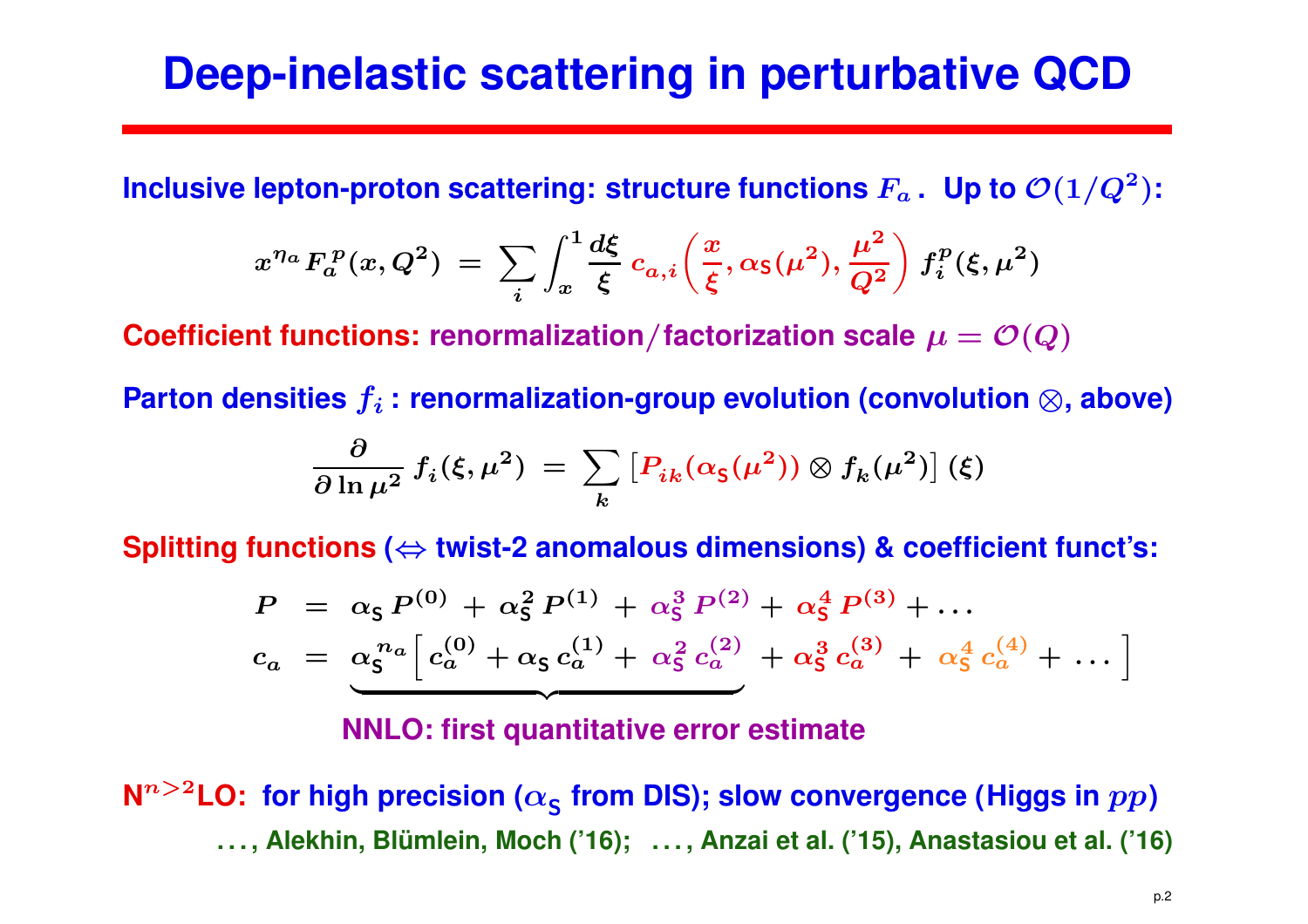## **Flavour decomposition of the evolution (I)**

**Quark-gluon and gluon-quark splitting functions: (anti-)flavour independent**

$$
P_{\rm gq} ~\equiv~ P_{\rm gq}_i^{}~=~P_{\rm g\bar{q}_i}~~, \qquad P_{\rm qg} ~\equiv~ 2n_{\!f}P_{\rm q_ig}~=~2n_{\!f}P_{\bar{\rm q}_i{\rm g}}
$$

 $\Rightarrow$  quark-(anti-)quark differences  $q_i-q_k$  and  $q_i-\bar{q}_k$  decouple from  $g$ 

**General structure of the (anti-)quark (anti-)quark splitting functions**

$$
P_{\mathbf{q}_i\mathbf{q}_k} = P_{\bar{\mathbf{q}}_i\bar{\mathbf{q}}_k} = \delta_{ik} P_{\mathbf{q}\mathbf{q}}^{\vee} + P_{\mathbf{q}\mathbf{q}}^{\mathbf{s}}
$$
\n
$$
P_{\mathbf{q}_i\bar{\mathbf{q}}_k} = P_{\bar{\mathbf{q}}_i\mathbf{q}_k} = \delta_{ik} P_{\mathbf{q}\bar{\mathbf{q}}}^{\vee} + P_{\mathbf{q}\bar{\mathbf{q}}}^{\mathbf{s}}
$$
\nof

\n
$$
P_{\mathbf{q}\mathbf{q}}^{\vee} = \mathcal{O}(\alpha_{\mathbf{s}}) \qquad P_{\mathbf{q}\mathbf{q}}^{\mathbf{s}}, P_{\mathbf{q}\bar{\mathbf{q}}}^{\mathbf{s}} : \alpha_{\mathbf{s}}^2 \qquad P_{\mathbf{q}\bar{\mathbf{q}}}^{\vee} : \alpha_{\mathbf{s}}^2 \qquad P_{\mathbf{q}\bar{\mathbf{q}}}^{\mathbf{s}} \neq P_{\mathbf{q}\mathbf{q}}^{\mathbf{s}} : \alpha_{\mathbf{s}}^3
$$

⇒ **three types of independent difference (non-singlet, ns) combinations**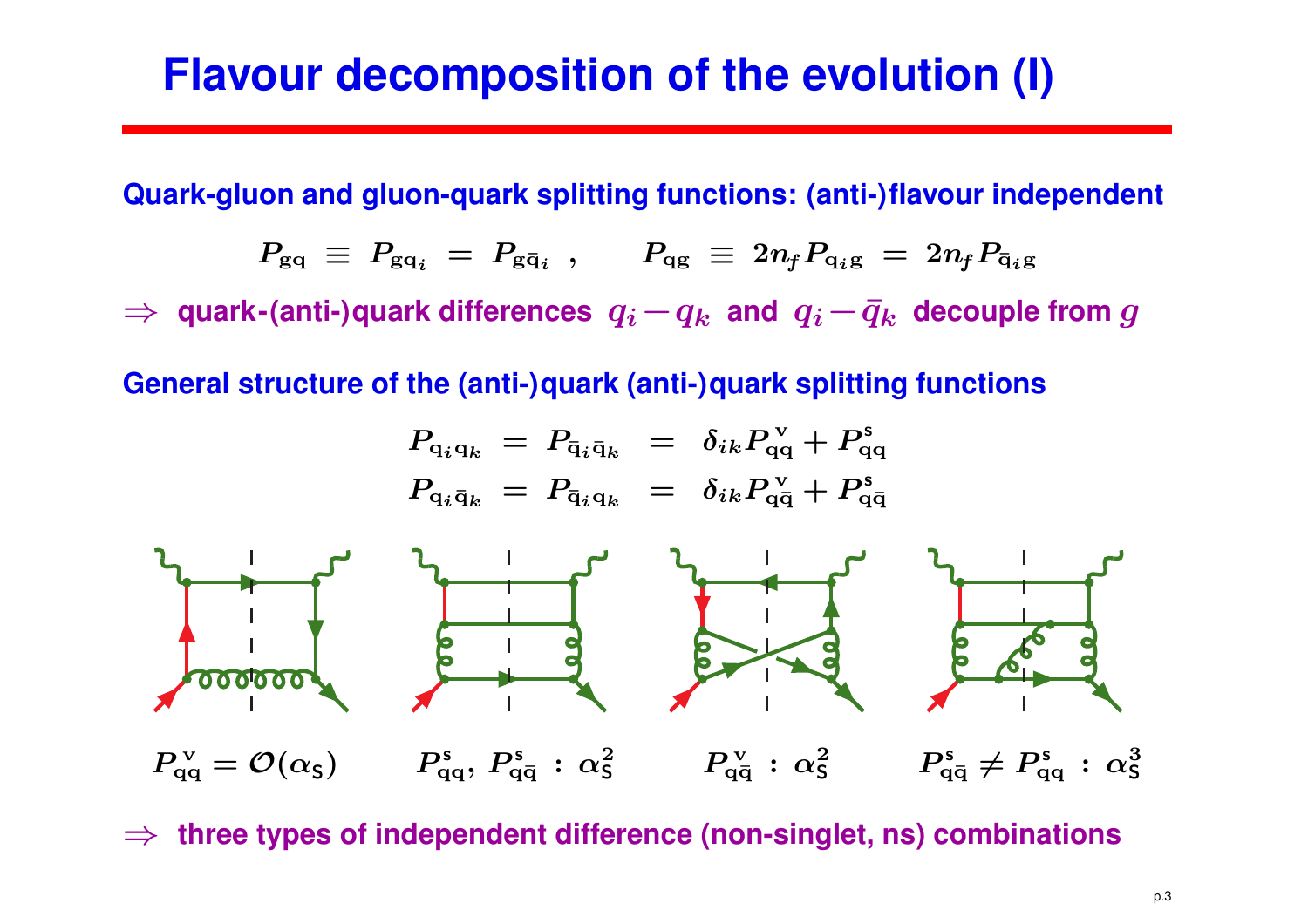## **Flavour decomposition cont'd, even vs odd**  $N$

 $2(n_f-1)$  flavour asymmetries of  $q_i\pm\bar{q}_i$  + one total valence distribution  $q_{\mathrm{ns},ik}^{\pm} ~=~ q_i \pm \bar{q}_i - (q_k \pm \bar{q}_i)$  $\pm$  $\frac{\pm}{\mathrm{ns},ik}\,=\,q_i\pm\bar{q}_i\, (q_k\pm\bar q_k)$  ,  $q_{\rm n}^{\rm v}$  $\frac{\mathrm{v}}{\mathrm{m}\mathrm{s}}\ =\ \sum_{r=1}^{n_{\!f}}\left(q_{r}-\bar{q}_{r}\right)$ **with** $P_{\rm{ne}}^{\,\pm}$  $P_{\rm ns}^{\rm \, \pm} \;\; = \;\; P_{\rm qc}^{\rm \, v}$  $q_\mathrm{q\,}^\mathrm{v} \pm P_\mathrm{q\bar{c}}^\mathrm{v}$  $\mathbf q\bar{\mathbf q}$ 

$$
P_{\rm ns}^{\rm v} = P_{\rm qq}^{\rm v} - P_{\rm q\bar{q}}^{\rm v} + n_f (P_{\rm qq}^{\rm s} - P_{\rm q\bar{q}}^{\rm s}) \equiv P_{\rm ns}^- + P_{\rm ns}^{\rm s}
$$

### Flavour-singlet quark distribution  $q_{\rm s}$  : maximal coupling to  $g$

$$
q_{\rm s} = \sum_{r=1}^{n_{\rm f}} (q_r + \bar{q}_r) \ , \quad \frac{d}{d\ln\mu^2} \left( \frac{q_{\rm s}}{g} \right) = \left( \begin{array}{cc} P_{\rm qq} & P_{\rm qg} \\ P_{\rm gq} & P_{\rm gg} \end{array} \right) \otimes \left( \frac{q_{\rm s}}{g} \right)
$$

**with (ps <sup>=</sup> 'pure singlet')**

$$
P_{\rm qq} \ =\ P_{\rm ns}^{\ +} + n_{\!f}(P_{\rm qq}^{\ {\rm s}} + P_{\rm \bar{q}q}^{\ {\rm s}}) \ \equiv\ P_{\rm ns}^{\ +} + P_{\rm ps}
$$

#### **Coefficient functions: analogous decompositions**

**Mellin-space calculations such as OPE, 'NIKHEF method': even or odd**N $F_{2,L}$ , e.m. and  $\nu$   $+$   $\bar{\nu}$  CC,  $F_{\rm Higgs}$  (for  $P_{\rm gi}$ ): even  $N$ .  $\;$   $\;F_3$  ,  $\nu$   $+$   $\bar{\nu}$  : odd  $N$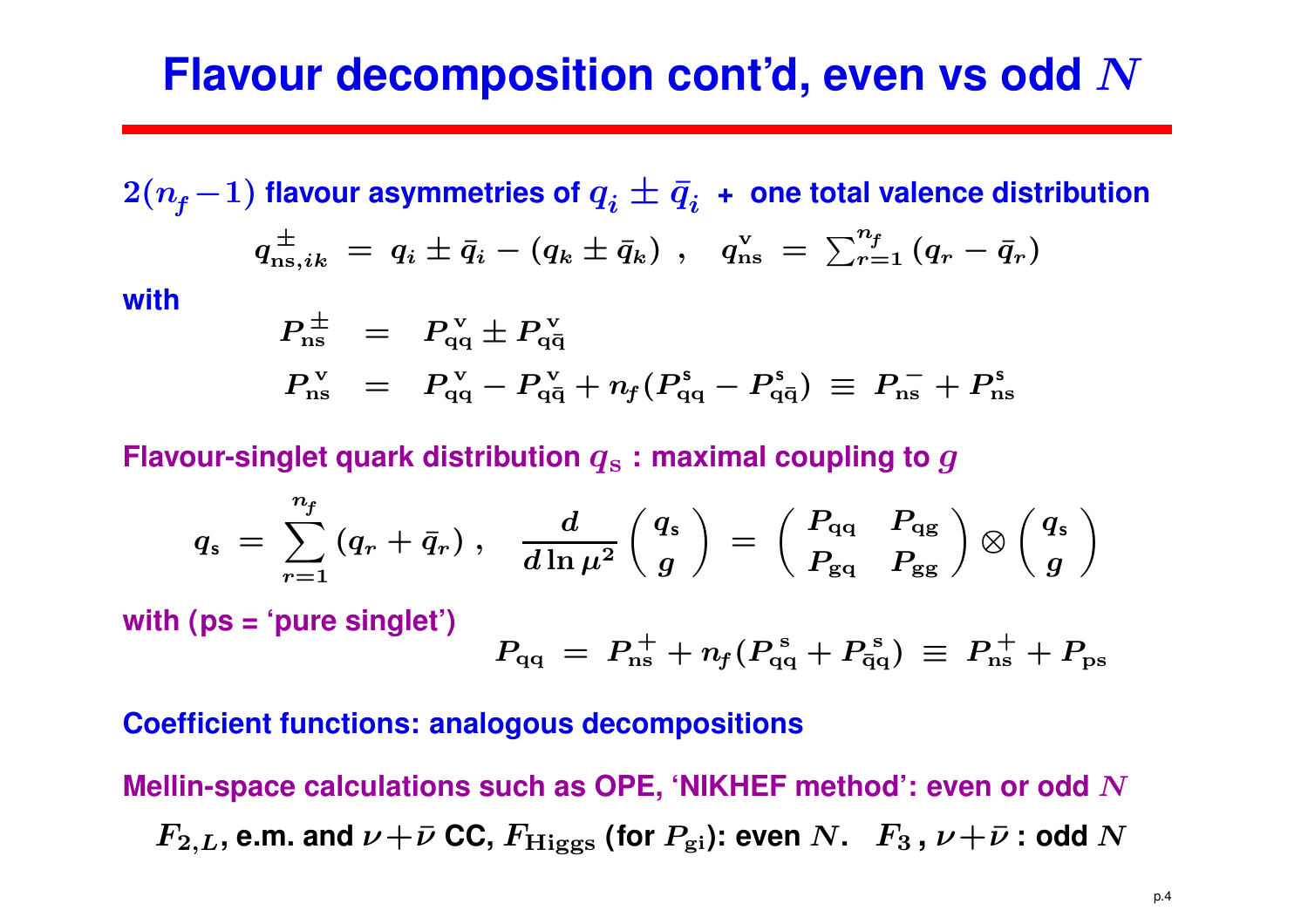# $\boldsymbol{\mathsf{Large\text{-}N}}$  expansion of  $\gamma_\text{ns}$  at NLO and NNLO



**Korchemsky (89); Dokshitzer, Marchesini, Salam (05)**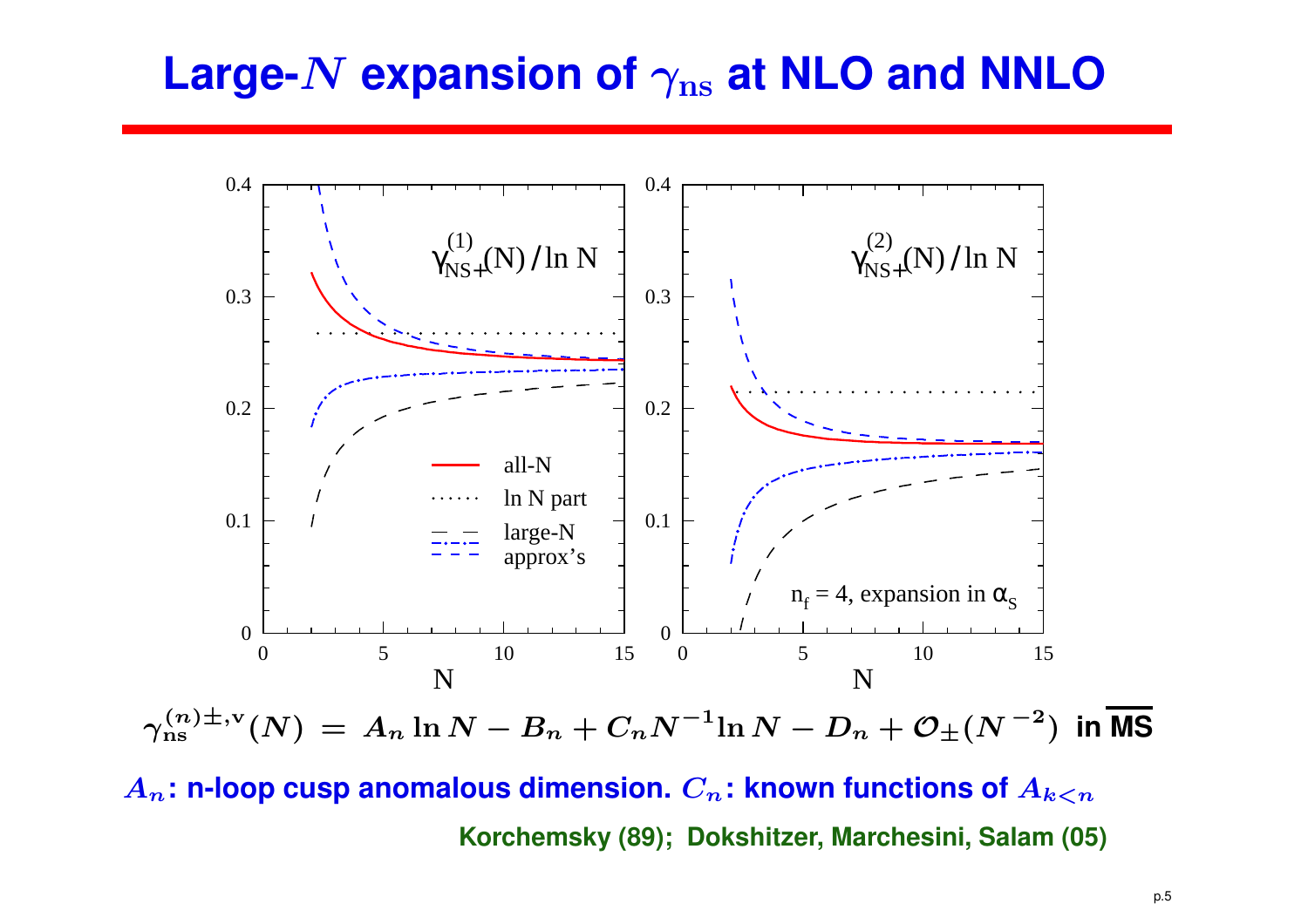## **Calculation of 4-loop DIS with Forcer**

**Optical theorem: probe-parton total cross sections**↔ **forward amplitudes**



Dispersion relation in  $x$ : coefficient of  $(2p\!\cdot\! q)^N \, \leftrightarrow \, N\!\!$  -th Mellin moment

$$
A(N) = \int_0^1 dx \, x^{N-1} A(x)
$$

**Fixed**<sup>N</sup>**: harmonic projection**→ **self-energy integrals** → **Mincer** / **Forcer** 3-loop: Larin, van Ritbergen, Vermaseren [, Nogueira] ('93, '96); Retey, Vermaseren ('00) for same quantities as here;  $\,$  Moch, Rogal ('07) for  $\, \nu$   $\! \bar{\nu}$  charged-current cases;  $\, \dots \,$ 

**Projection on structure functions,** D <sup>=</sup> <sup>4</sup> −2ε **dimensions, mass factorization** $\varepsilon^{-1}$ **: splitting functions**  $P_{\rm ik}^{(n)}(N) = -\,\gamma$  $\gamma$  $_{\rm ik}^{(n)}(N),\;\epsilon^{0}% (\Gamma_{n,k}^{(n)}(\Gamma_{n,k})\geq0)$ **:** <sup>n</sup>**-loop coefficient fct's**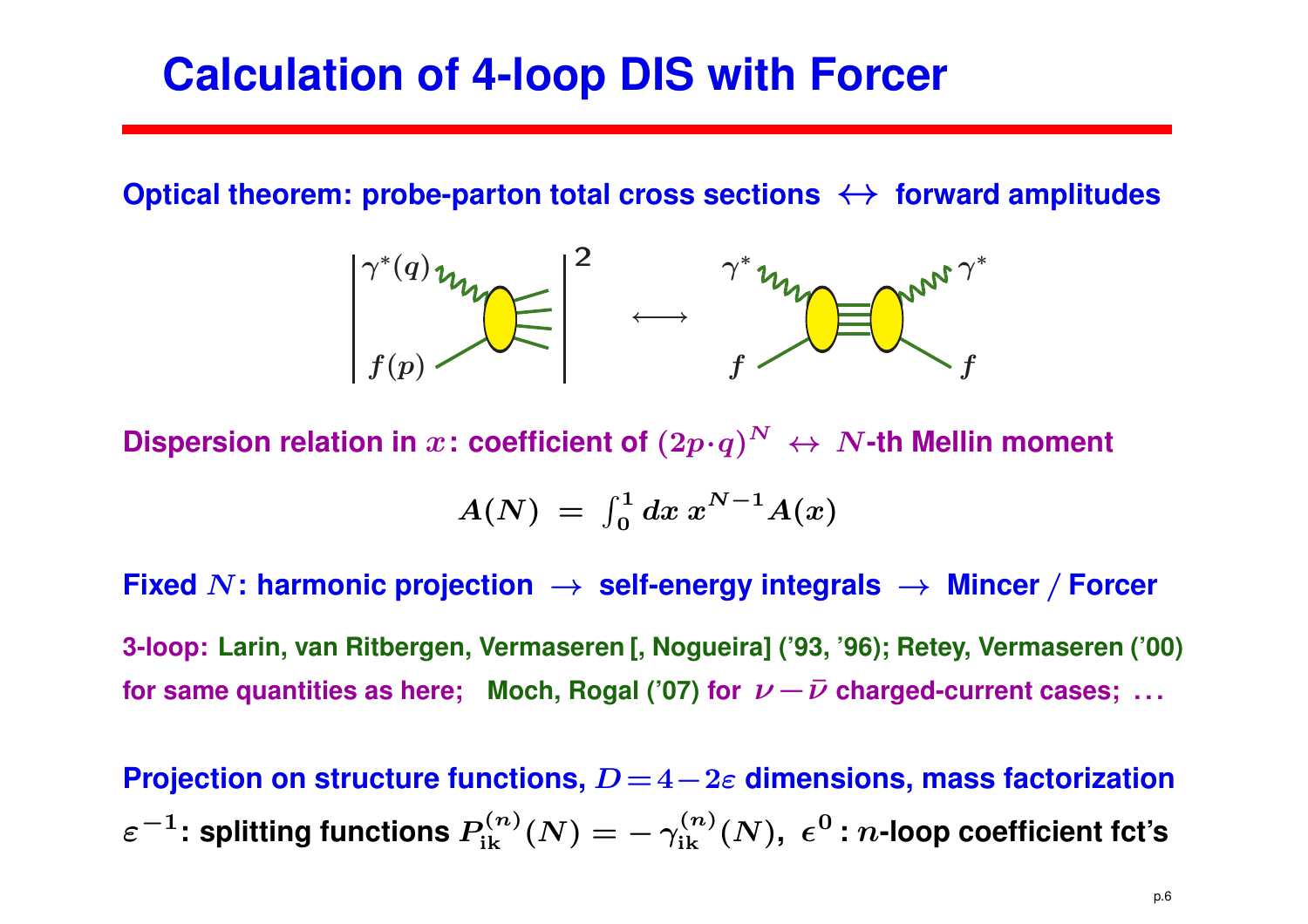# **Example: analytic result for**  $\gamma_{\rm gg}^{(3)}$  at  $N$  = 4

$$
\gamma_{gg}^{(3)}(N=4) = C_A^4 \left( \frac{1502628149}{3375000} + \frac{1146397}{11250} \zeta_3 - \frac{504}{5} \zeta_5 \right) + \frac{d_A^{abcd} d_A^{abcd}}{n_a} \left( \frac{21623}{150} + \frac{15596}{15} \zeta_3 - \frac{6048}{5} \zeta_5 \right) - n_f C_A^3 \left( \frac{20580892841}{72900000} + \frac{12550223}{22500} \zeta_3 - \frac{8613}{25} \zeta_4 - \frac{4316}{27} \zeta_5 \right)
$$
  
+ 
$$
n_f \frac{d_B^{abcd} d_A^{abcd}}{n_a} \left( \frac{160091}{675} + \frac{80072}{225} \zeta_3 - \frac{48016}{45} \zeta_5 \right) - n_f C_A^2 C_F \left( \frac{4212122951}{41006250} - \frac{1170784}{5625} \zeta_3 + \frac{418198}{1125} \zeta_4 - \frac{17636}{45} \zeta_5 \right) + n_f C_A C_F^2 \left( \frac{1913110089023}{26244000000} + \frac{39313783}{101250} \zeta_3 + \frac{26741}{750} \zeta_4 - \frac{3082}{5} \zeta_5 \right) + n_f C_F^3 \left( \frac{34764568601}{2099520000} - \frac{958343}{40500} \zeta_3 - \frac{18997}{2250} \zeta_4 + \frac{908}{45} \zeta_5 \right)
$$
  
- 
$$
n_f^2 C_A^2 \left( \frac{3250393649}{218700000} - \frac{2969291}{20250} \zeta_3 + \frac{1566}{25} \zeta_4 + \frac{1276}{135} \zeta_5 \right) - n_f^2 C_F^2 \left( \frac{27
$$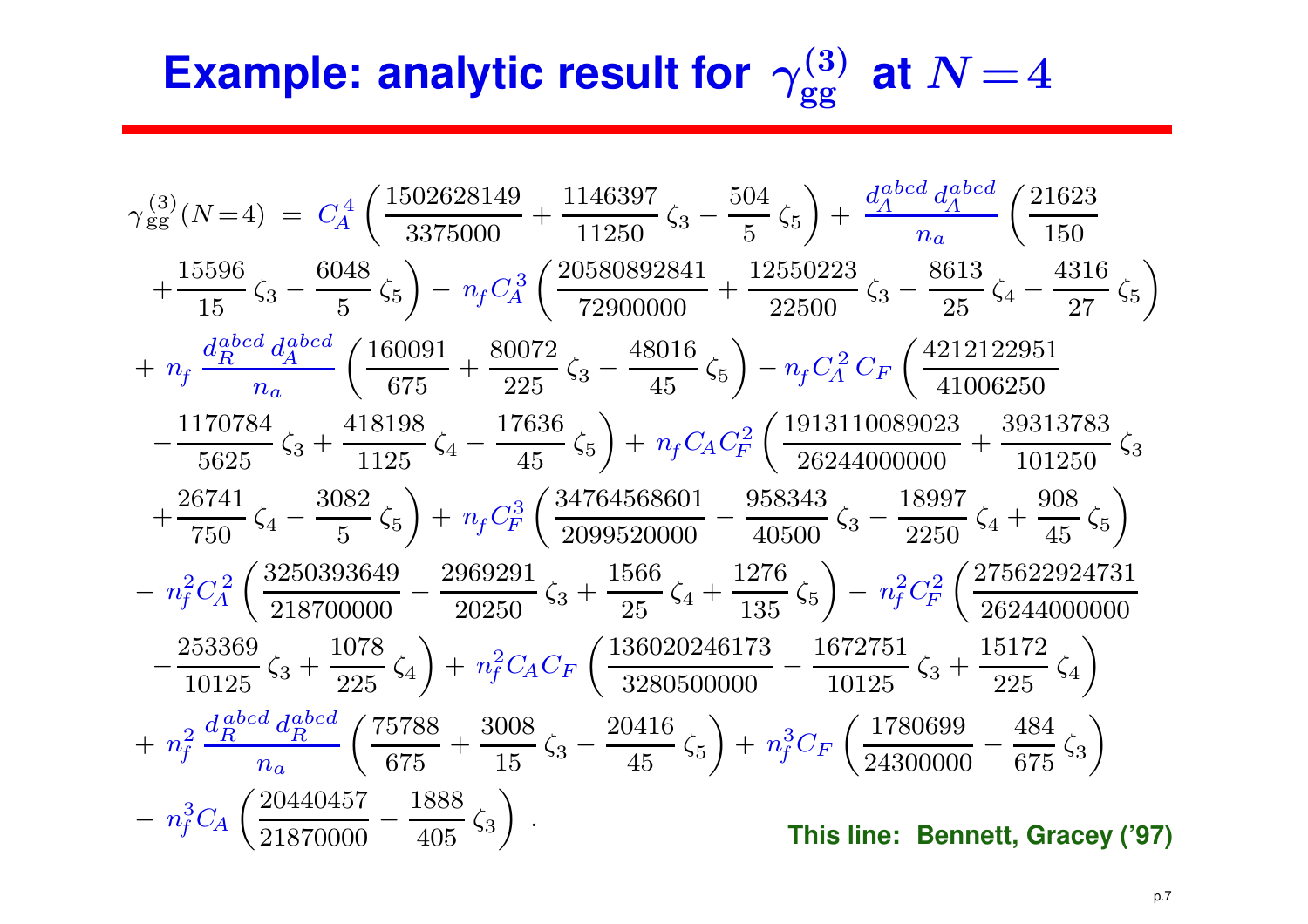## **N** $^3$ LO corrections to  $\gamma_{\rm ns}^{\pm}(N)$  at low moments



 $N = 2, 3, 4$ : agreement with Baikov, Chetyrkin ('06, ...); Velizhanin ('12, '14) Consistent with (but not sufficient to improve on) the Padé estimate of  $\gamma^{(3)}_\textrm{cusp}$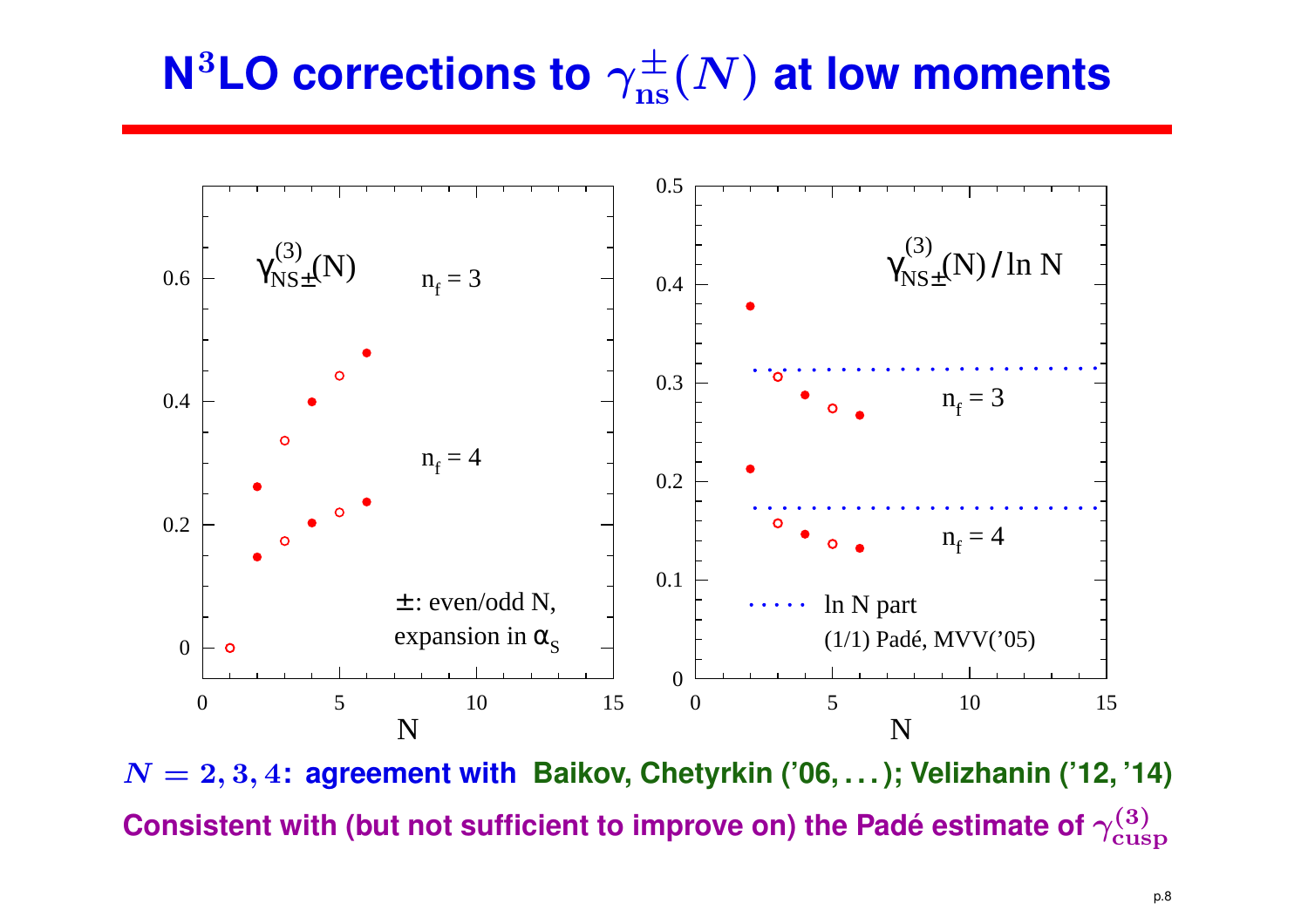## **N** $^3$ LO corrections to  $\gamma_{\rm ns}^{\pm}(N)$  at low moments



 $N = 2, 3, 4$ : agreement with Baikov, Chetyrkin ('06, ...); Velizhanin ('12, '14) Consistent with (but not sufficient to improve on) the Padé estimate of  $\gamma^{(3)}_\textrm{cusp}$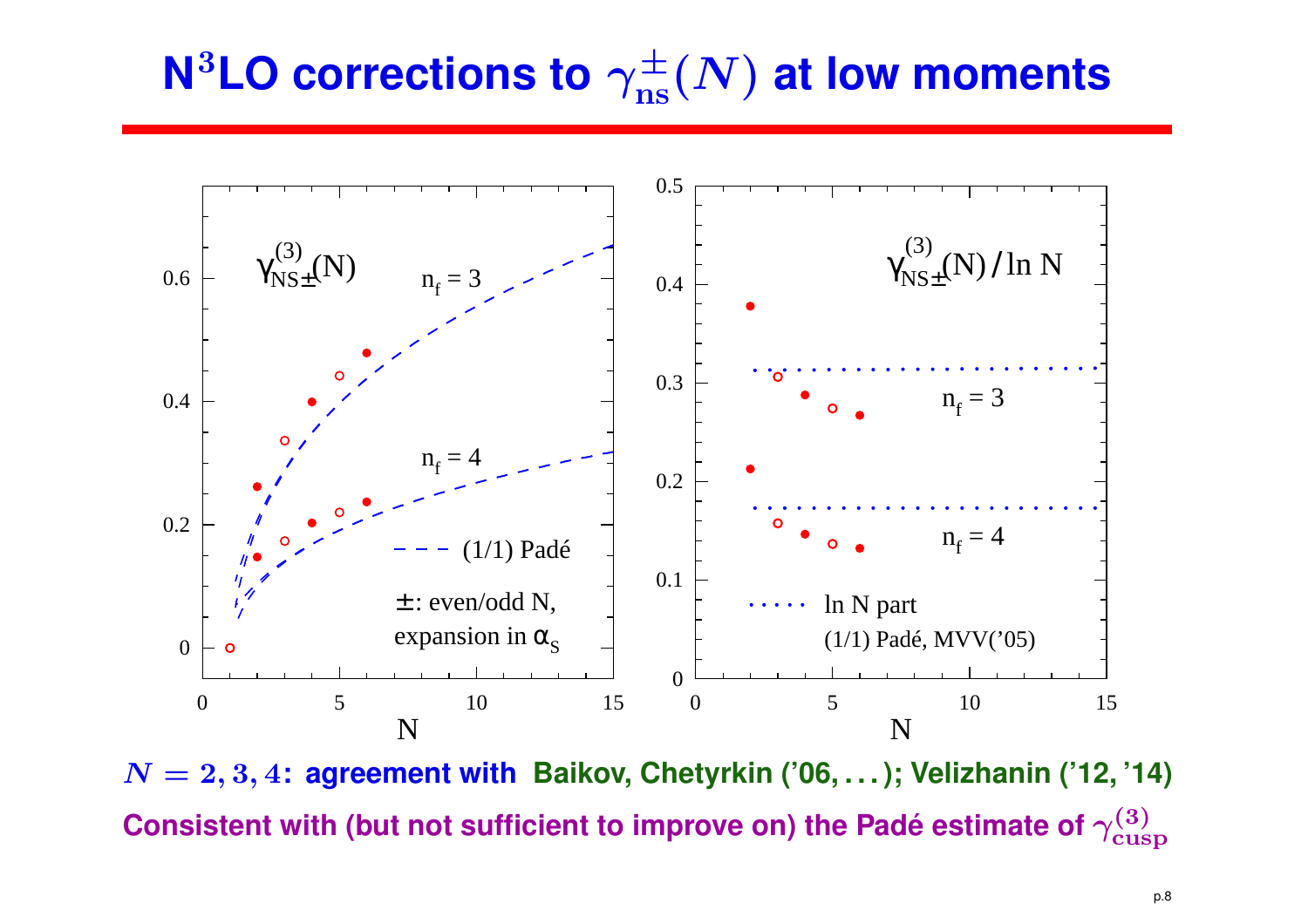$$
\alpha_{\mathsf{S}}
$$
 expansions of  $\gamma_{\text{qq}}(N,n_{\text{f}}\!=\!4)$  at low  $N$ 

## **Even-**N **non-singlet combination**

$$
\gamma_{\rm ns}^+(2,4) = 0.28294 \alpha_S (1 + 0.7987 \alpha_S + 0.5451 \alpha_S^2 + 0.5215 \alpha_S^3 + ...)
$$
  

$$
\gamma_{\rm ns}^+(4,4) = 0.55527 \alpha_S (1 + 0.6851 \alpha_S + 0.4564 \alpha_S^2 + 0.3659 \alpha_S^3 + ...)
$$
  

$$
\gamma_{\rm ns}^+(6,4) = 0.71645 \alpha_S (1 + 0.6497 \alpha_S + 0.4368 \alpha_S^2 + 0.3307 \alpha_S^3 + ...)
$$

 $\mathsf{Odd}\text{-}N$  cases,  $\gamma_\text{ns}^\text{a}$  for  $\mathrm{a}=-,\mathrm{v}\colon\,\gamma_\text{ns}^\text{a}(1,n_{\textit{f}})=0\,$  (fermion number)

$$
\gamma_{\rm ns}^{\rm a}(3,4) = 0.44210 \alpha_{\rm S} (1 + 0.7218 \alpha_{\rm S} + 0.4767 \alpha_{\rm S}^2 + 0.3921 \alpha_{\rm S}^3 + \dots \n+ \delta_{\rm av} [0.0144 \alpha_{\rm S}^2 + 0.0045 \alpha_{\rm S}^3 + \dots])
$$
\n
$$
\gamma_{\rm ns}^{\rm a}(5,4) = 0.64369 \alpha_{\rm S} (1 + 0.6636 \alpha_{\rm S} + 0.4434 \alpha_{\rm S}^2 + 0.3421 \alpha_{\rm S}^3 + \dots)
$$

 $\gamma^{\,\rm a}_{\rm ns}(5,4)\;\;=\;\; 0.64369\,\alpha^{\,\vphantom{\dagger}}_{\rm S}\,\big(1+0.6636\,\alpha^{\,\vphantom{\dagger}}_{\rm S}+0.4434\,\alpha^{\,2}_{\rm S}+0.3421\,\alpha^{\,3}_{\rm S}+\dots\big)$  $+ \delta_{\rm av} \left[ 0.0032 \, \alpha_{\sf S}^2 + 0.0024 \, \alpha_{\sf S}^3 + \dots \right] )$ 

#### **Flavour-singlet quark-quark anomalous dimension**

$$
\gamma_{qq}(2,4) = 0.28294 \alpha_{\mathsf{S}} (1 + 0.6219 \alpha_{\mathsf{S}} + 0.1461 \alpha_{\mathsf{S}}^2 + 0.3662 \alpha_{\mathsf{S}}^3 + \dots)
$$
  

$$
\gamma_{qq}(4,4) = 0.55527 \alpha_{\mathsf{S}} (1 + 0.6803 \alpha_{\mathsf{S}} + 0.4278 \alpha_{\mathsf{S}}^2 + 0.3459 \alpha_{\mathsf{S}}^3 + \dots)
$$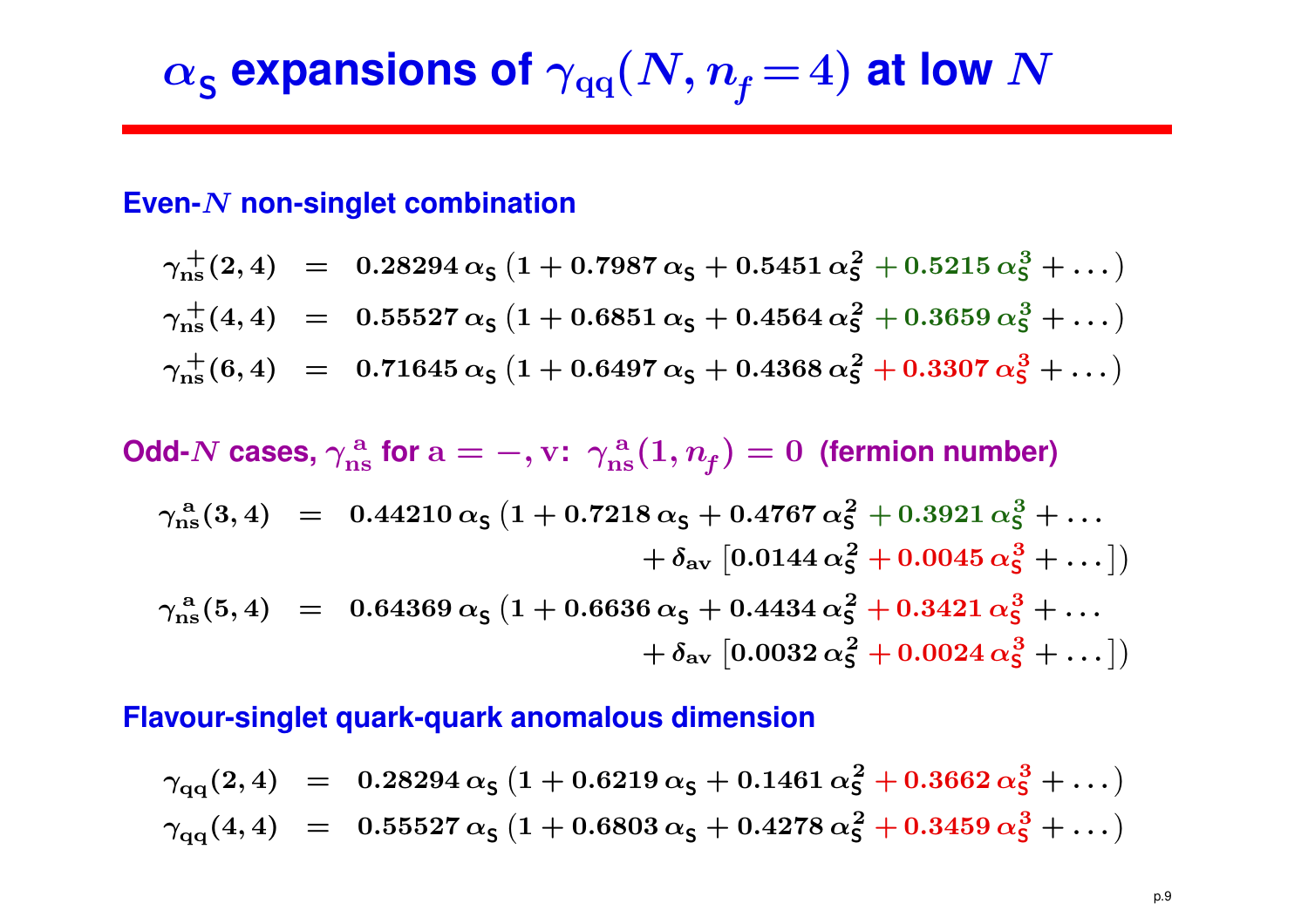## $\alpha_{\mathsf{S}}$  expansion cont'd, supersymmetric relation

$$
\gamma_{\text{qg}}(2,4) = -0.21221 \alpha_{\text{S}} (1 + 0.9004 \alpha_{\text{S}} - 0.1028 \alpha_{\text{S}}^2 - 0.2367 \alpha_{\text{S}}^3 + \dots)
$$
  

$$
\gamma_{\text{qg}}(4,4) = -0.11671 \alpha_{\text{S}} (1 - 0.2801 \alpha_{\text{S}} - 0.9986 \alpha_{\text{S}}^2 + 0.1297 \alpha_{\text{S}}^3 + \dots)
$$

 $\textsf{Lower row of the matrix:}~~ \gamma_{\rm gi}(2,n_{\!f})=-\gamma_{\rm qi}(2,n_{\!f}), \text{ momentum sum rule}$ 

$$
\gamma_{\rm gq}(4,4) = -0.07781 \alpha_{\rm S} (1 + 1.1152 \alpha_{\rm S} + 0.8234 \alpha_{\rm S}^2 + 0.8833 \alpha_{\rm S}^3 + \dots)
$$
  

$$
\gamma_{\rm gg}^+(4,4) = 1.21489 \alpha_{\rm S} (1 + 0.3835 \alpha_{\rm S} + 0.1220 \alpha_{\rm S}^2 + 0.2406 \alpha_{\rm S}^3 + \dots)
$$

**Relative <code>N<sup>3</sup>LO</code> corrections small in all cases,**  $|\textbf{coeff}'\textbf{s}(N, n_{\textit{f}}=3,\ldots,6)|\lesssim1$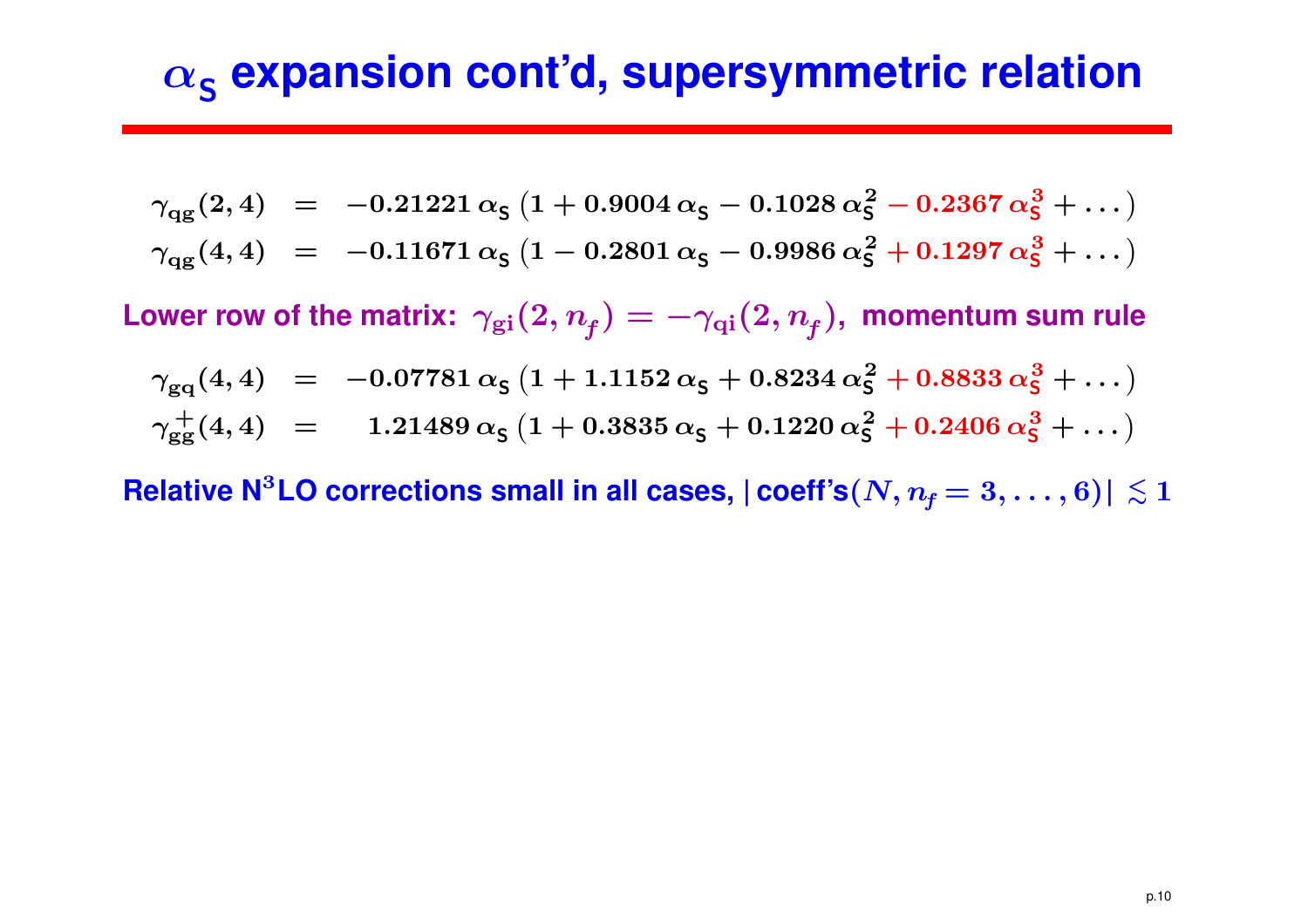## $\alpha_{\mathsf{S}}$  expansion cont'd, supersymmetric relation

$$
\gamma_{\text{qg}}(2,4) = -0.21221 \alpha_{\text{S}} (1 + 0.9004 \alpha_{\text{S}} - 0.1028 \alpha_{\text{S}}^2 - 0.2367 \alpha_{\text{S}}^3 + \dots)
$$
  

$$
\gamma_{\text{qg}}(4,4) = -0.11671 \alpha_{\text{S}} (1 - 0.2801 \alpha_{\text{S}} - 0.9986 \alpha_{\text{S}}^2 + 0.1297 \alpha_{\text{S}}^3 + \dots)
$$

 $\textsf{Lower row of the matrix:}~~ \gamma_{\rm gi}(2,n_{\!f})=-\gamma_{\rm qi}(2,n_{\!f}), \text{ momentum sum rule}$ 

$$
\gamma_{\rm gq}(4,4) = -0.07781 \alpha_{\rm S} (1 + 1.1152 \alpha_{\rm S} + 0.8234 \alpha_{\rm S}^2 + 0.8833 \alpha_{\rm S}^3 + \dots)
$$
  

$$
\gamma_{\rm gg}^+(4,4) = 1.21489 \alpha_{\rm S} (1 + 0.3835 \alpha_{\rm S} + 0.1220 \alpha_{\rm S}^2 + 0.2406 \alpha_{\rm S}^3 + \dots)
$$

**Relative <code>N<sup>3</sup>LO</code> corrections small in all cases,**  $|\textbf{coeff}'\textbf{s}(N, n_{\textit{f}}=3,\ldots,6)|\lesssim1$ 

 $\textbf{Supersymmetric}$   $\textbf{relation:}$   $\textbf{put}$   $\textit{n_f} = C_F = C_A \equiv \textit{n_c}$  ,  $\textbf{consider combination}$ 

$$
\Delta_{\rm S}^{(n)}(N) \, = \, - \, \gamma_{\rm qq}^{(n)}(N) - \gamma_{\rm gq}^{(n)}(N) + \gamma_{\rm qg}^{(n)}(N) + \gamma_{\rm gg}^{(n)}(N)
$$

 $\textsf{Im}\ \overline{\textsf{MS}}: \ \ \Delta_{\mathrm{S}}^{(n)}(4)=\textsf{integer}_1(n)/\textsf{integer}_2(n) \ n_c^{n+1}$  also holds for  $n=3$  if

$$
\frac{1}{2n_c}\frac{d_{\rm RA}^{(4)}}{n_c}=\frac{1}{2n_c}\frac{d_{\rm AA}^{(4)}}{n_a}=2n_c\frac{d_{\rm RR}^{(4)}}{n_a}=\frac{d_{\rm RA}^{(4)}}{n_a}=\frac{d_{\rm RR}^{(4)}}{n_c}\ ,\quad d_{\rm xy}^{(4)}\equiv d_x^{abcd}d_y^{abcd}
$$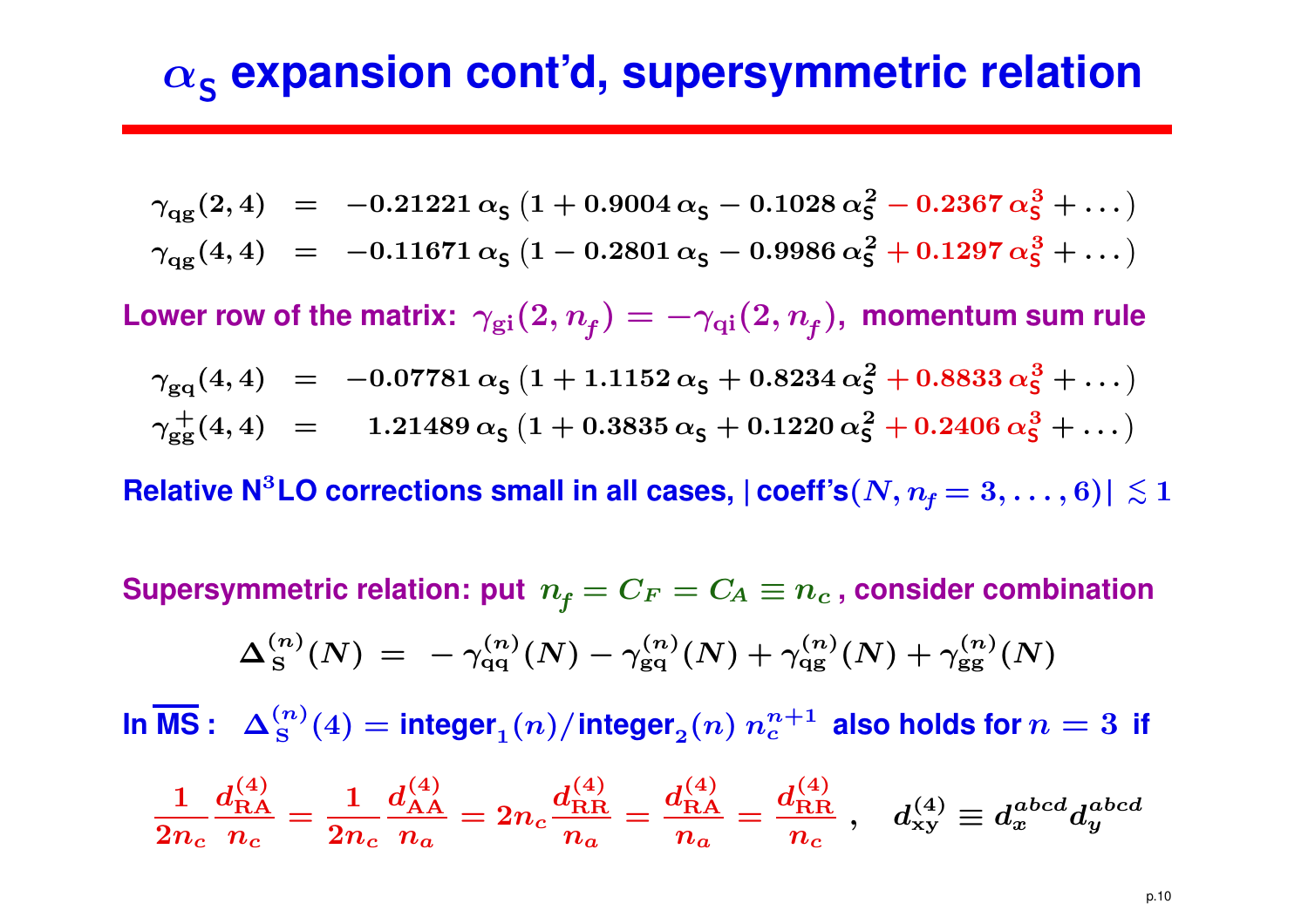#### **Third- and fourth-order contributions to**C $\mathbf{2}, \mathbf{n}\mathbf{s}$



 $\mathsf{Exp}.\ N^0\colon\ \ln^8\!N\ldots\ln^2\!N$  from  $\mathsf{N}^3\mathsf{LL}$  soft-gluon expone Exp.  $N^{-1} \colon \ln^7 N \dots$  !  $\frac{1}{2}$ :  $\ln^8 N \dots \ln^2$  N **from <sup>N</sup>** <sup>3</sup>**LL soft-gluon exponentiation MVV ('05)**  $\frac{1}{n}$ :  $\ln^7 N \dots \ln^4$  <sup>N</sup>**, resummation via phys. kernel** / **D-dim. structure Moch, A.V. ('09)**/ **Almasy, Soar, A.V. ('10)**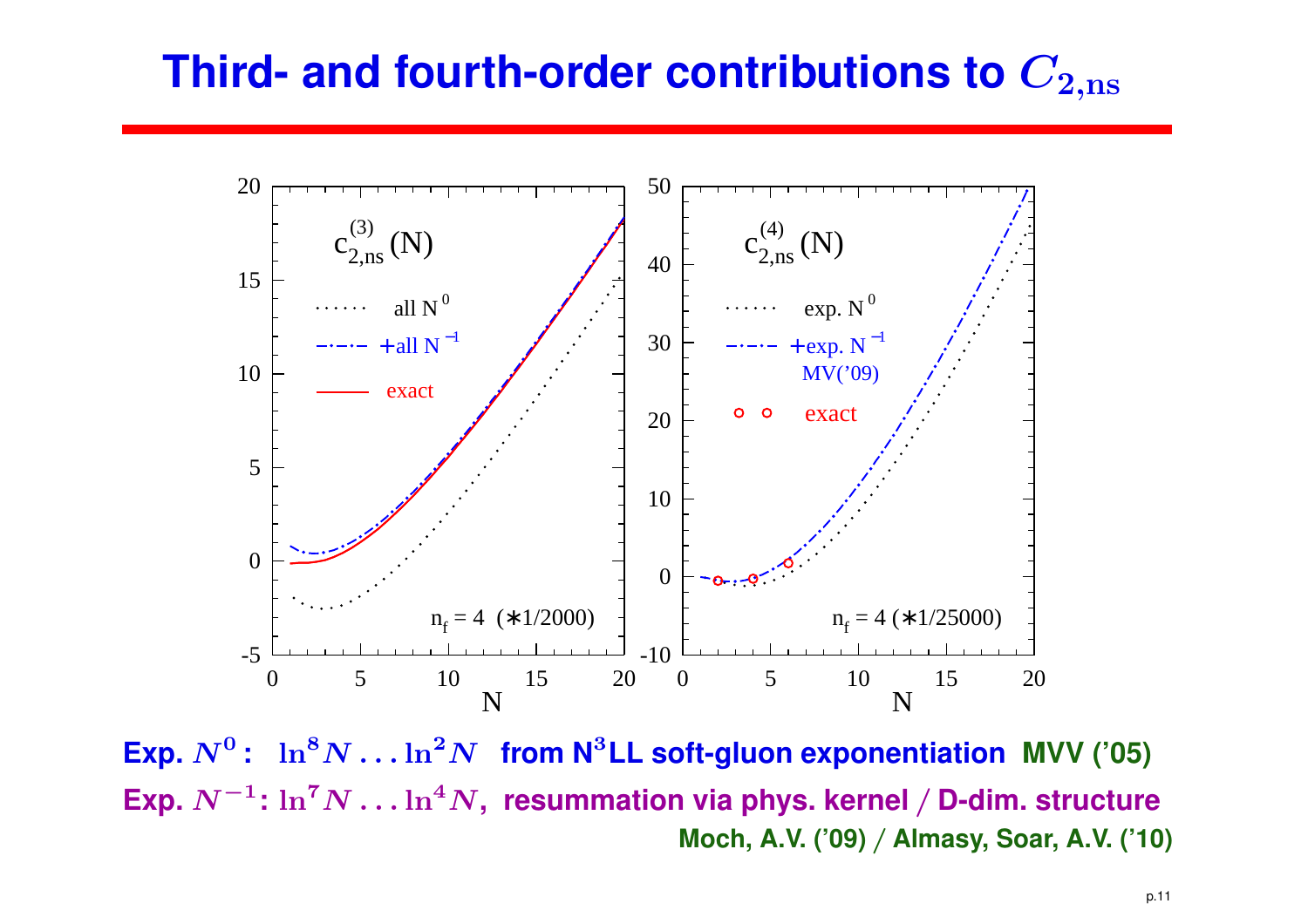## Third- and fourth-order contributions to  $C_{L,\mathrm{ns}}$



 **Large-**N **terms:** N−<sup>1</sup>(ln2<code>Double-logarithmic resummation (three terms at order  $\alpha_{\mathsf{S}}^4$ </code>  $\boldsymbol{n}$  $\overline{\phantom{a}}^{-2}$   $N\ldots1)$  at  $\overline{n}^{th}$  order in  $\alpha_{\mathsf{S}}$ S**) Moch, A.V. ('09)**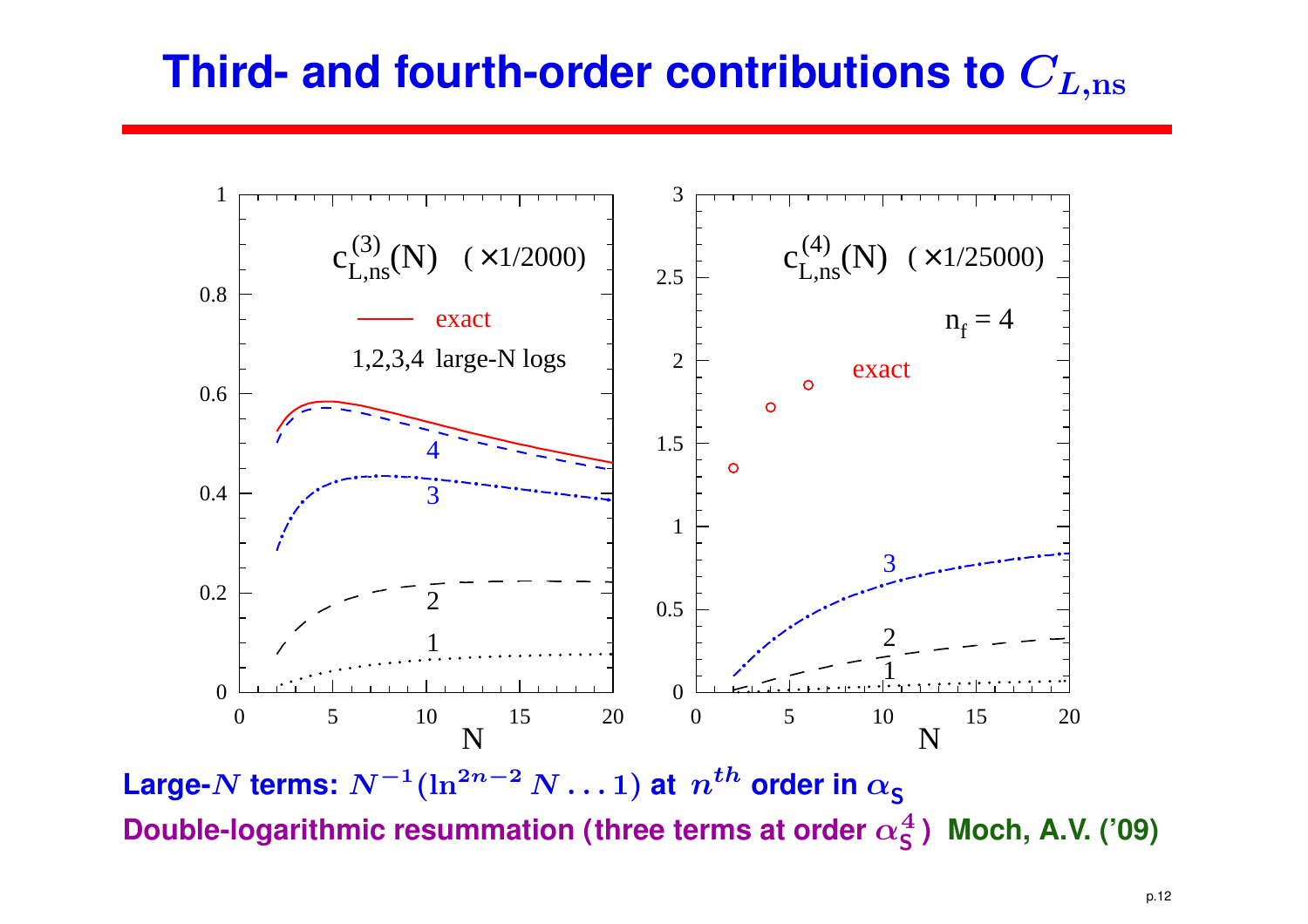$$
\alpha_{\text{S}}\text{ series of charged-current }C_{a,\text{ns}}(N,n_\text{f}\!=\!4)
$$

$$
C_{2,\text{ns}}(2,4) = 1 + 0.0354 \alpha_{\text{S}} - 0.0231 \alpha_{\text{S}}^2 - 0.0613 \alpha_{\text{S}}^3 - 0.4746 \alpha_{\text{S}}^4 + \dots
$$
  
\n
$$
C_{2,\text{ns}}(4,4) = 1 + 0.4828 \alpha_{\text{S}} + 0.4711 \alpha_{\text{S}}^2 + 0.4727 \alpha_{\text{S}}^3 - 0.2458 \alpha_{\text{S}}^4 + \dots
$$
  
\n
$$
C_{2,\text{ns}}(6,4) = 1 + 0.8894 \alpha_{\text{S}} + 1.2053 \alpha_{\text{S}}^2 + 1.7571 \alpha_{\text{S}}^3 + 1.7748 \alpha_{\text{S}}^4 + \dots
$$

$$
C_{L,ns}(2,4) = 0.14147 \alpha_{\mathsf{S}} (1 + 1.7270 \alpha_{\mathsf{S}} + 3.7336 \alpha_{\mathsf{S}}^2 + 9.5619 \alpha_{\mathsf{S}}^3 + \dots)
$$
  
\n
$$
C_{L,ns}(4,4) = 0.08488 \alpha_{\mathsf{S}} (1 + 2.5619 \alpha_{\mathsf{S}} + 6.9208 \alpha_{\mathsf{S}}^2 + 20.251 \alpha_{\mathsf{S}}^3 + \dots)
$$
  
\n
$$
C_{L,ns}(6,4) = 0.06063 \alpha_{\mathsf{S}} (1 + 3.1557 \alpha_{\mathsf{S}} + 9.6370 \alpha_{\mathsf{S}}^2 + 30.572 \alpha_{\mathsf{S}}^3 + \dots)
$$

$$
C_{3,\text{ns}}(1,4) = 1 - 0.3183 \alpha_{\text{S}} - 0.3293 \alpha_{\text{S}}^2 - 0.4467 \alpha_{\text{S}}^3 - 1.0512 \alpha_{\text{S}}^4 + \dots + \delta_{\text{av}} [0.0533 \alpha_{\text{S}}^3 + 0.1999 \alpha_{\text{S}}^4 + \dots] C_{3,\text{ns}}(3,4) = 1 + 0.1326 \alpha_{\text{S}} - 0.0852 \alpha_{\text{S}}^2 - 0.5202 \alpha_{\text{S}}^3 - 2.2510 \alpha_{\text{S}}^4 + \dots + \delta_{\text{av}} [0.0202 \alpha_{\text{S}}^3 + 0.0805 \alpha_{\text{S}}^4 + \dots] C_{3,\text{ns}}(5,4) = 1 + 0.6166 \alpha_{\text{S}} + 0.6042 \alpha_{\text{S}}^2 + 0.4214 \alpha_{\text{S}}^3 - 1.3217 \alpha_{\text{S}}^4 + \dots + \delta_{\text{av}} [0.0788 \alpha_{\text{S}}^3 + 0.0422 \alpha_{\text{S}}^4 + \dots]
$$

 $N$   $=$  1 (GLS sum rule): agreement with Baikov, Chetyrkin, Kühn [, Rittinger] ('10, '12)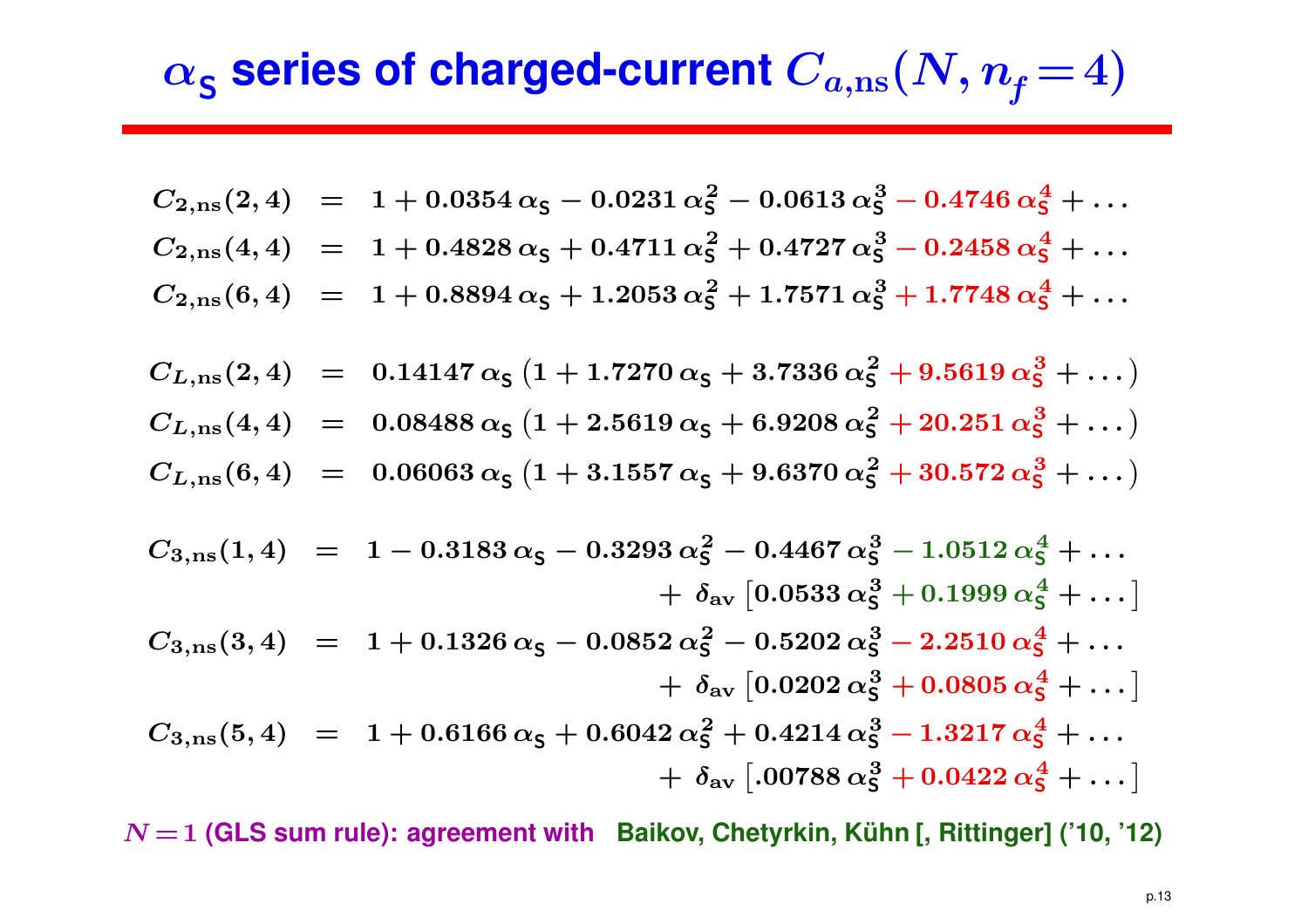## **All-**N $\boldsymbol{N}$  results for  $n_f^3$  and  $n_f^2$  parts of  $\gamma_{\rm ik}^{(3)}$  (I)

**Non-singlet:**  $n_f^3$  **part** by Gracey ('94), confirmed. New:  $n_f^2$  terms determined

**Top-level diag's: 3-loop** <sup>n</sup><sup>f</sup> **case of MVV ('02) with <sup>a</sup> 1-loop gluon propagator**

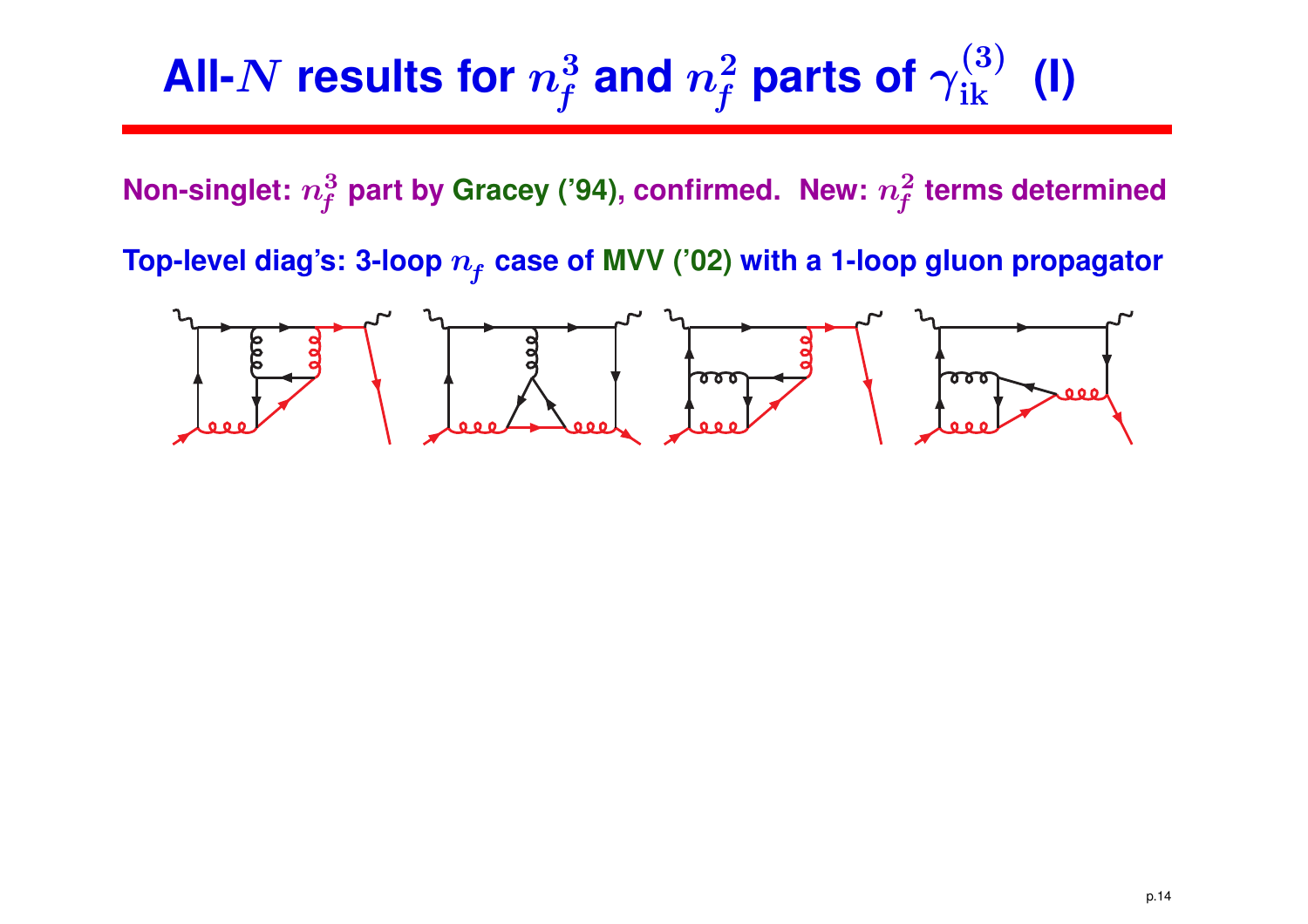## **All-**N $\boldsymbol{N}$  results for  $n_f^3$  and  $n_f^2$  parts of  $\gamma_{\rm ik}^{(3)}$  (I)

**Non-singlet:**  $n_f^3$  **part** by Gracey ('94), confirmed. New:  $n_f^2$  terms determined

**Top-level diag's: 3-loop** <sup>n</sup><sup>f</sup> **case of MVV ('02) with <sup>a</sup> 1-loop gluon propagator**



 ${\sf Color\text{-}factor\,\, decomposition\,\, of\,\, the\,\, non-singlet}_\pm\,\, cases}$ 

$$
\gamma_{\rm ns}^{(3)\pm}|_{n_f^2} = C_F n_f^2 \{ C_F 2A + (C_A - 2C_F)B_{\pm} \}
$$
  
=  $C_F n_f^2 \{ C_F (2A - 2B_{\pm}) + C_A B_{\pm} \}$ 

 $A(N)$ : large  $n_c$  part, same for +/-, even & odd  $N,$   $S_{m_1,m_2,...(N)}$  with  $m_i$   $>$  0 **If**  $A(N)$  is known: get  $B_{\pm}(N)$  from  $C_F$  parts in  $\mathbf{2}^{nd}$  line, only 2-loop diag's

 $\textbf{Forcer: } N \leq 20, \textbf{ even } \textbf{& odd, for } A(N); \hspace{0.5em} N \leq 42, \textbf{even or odd, for } B_{\pm}(N)$ **Analytic forms in**  $N$  obtained by LLL-based algorithm, cf.  $\Delta\gamma_{\rm gj}^{(2)}$  of MVV ('14)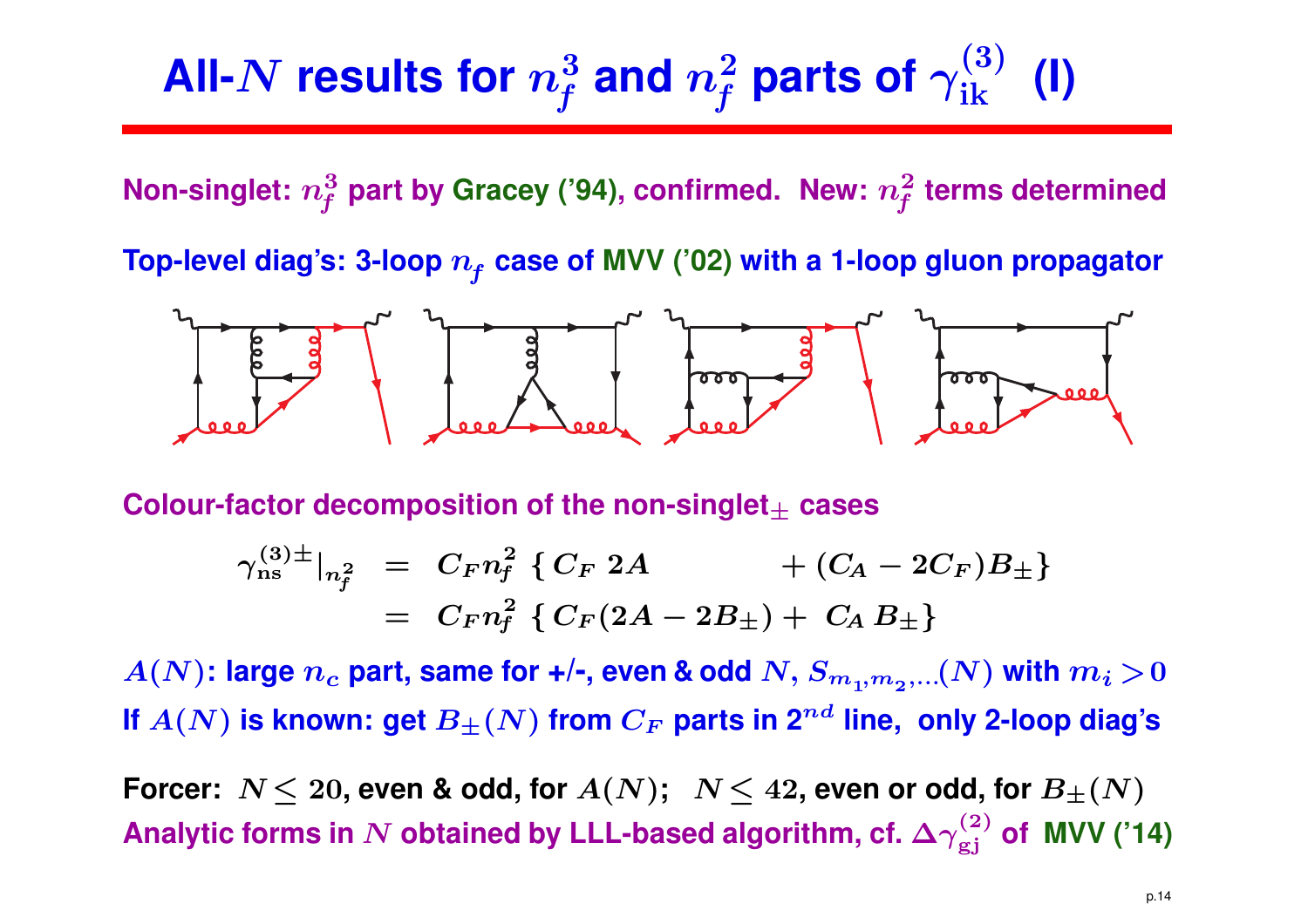## **All-**N $\boldsymbol{N}$  results for  $n_f^3$  and  $n_f^2$  parts of  $\gamma_{\rm ik}^{(3)}$  (II)

**Example:** large- $n_c$  contribution (sums at  $N$ ,  $D_i = (N+i)^{-1}$ ,  $\eta = D_0 - D_1$ )

$$
\gamma_{\rm ns}^{(3)}(N)|_{C_F n_c n_f^2} = \frac{127}{18} + \frac{1}{81} \left( \frac{20681}{2} \eta + 2119 S_1 - 2275 \eta^2 - 20460 D_1^2 + 3392 S_1 \eta - 5036 S_2 \right) + \frac{4}{81} \left( 118 \eta^3 - 886 D_1^3 - 914 S_1 \eta^2 - 848 S_1 D_1^2 - 152 S_{1,2} - 416 S_2 \eta - 152 S_{2,1} + 1148 S_3 \right) + \frac{8}{27} \left( -57 D_1^4 + 18 S_1 \eta^3 - 24 S_1 D_1^3 + 2 S_2 \eta^2 + 128 S_2 D_1^2 - 8 S_3 \eta + 40 S_{1,3} + 80 S_{2,2} + 120 S_{3,1} - 159 S_4 \right) + \frac{8}{9} \left( -6 \eta^5 - 12 D_1^5 + 10 S_1 \eta^4 - 24 S_1 D_1^4 + 8 S_2 \eta^3 + 4 S_3 \eta^2 - 8 S_3 D_1^2 + 4 S_{3,1} \eta - 8 S_{1,3,1} + 4 S_{1,4} - 8 S_{2,3} - 16 S_{3,2} - 2 S_4 \eta - 20 S_{4,1} + 24 S_5 \right) + \text{much simpler } \zeta_3, \zeta_4 \text{ terms}
$$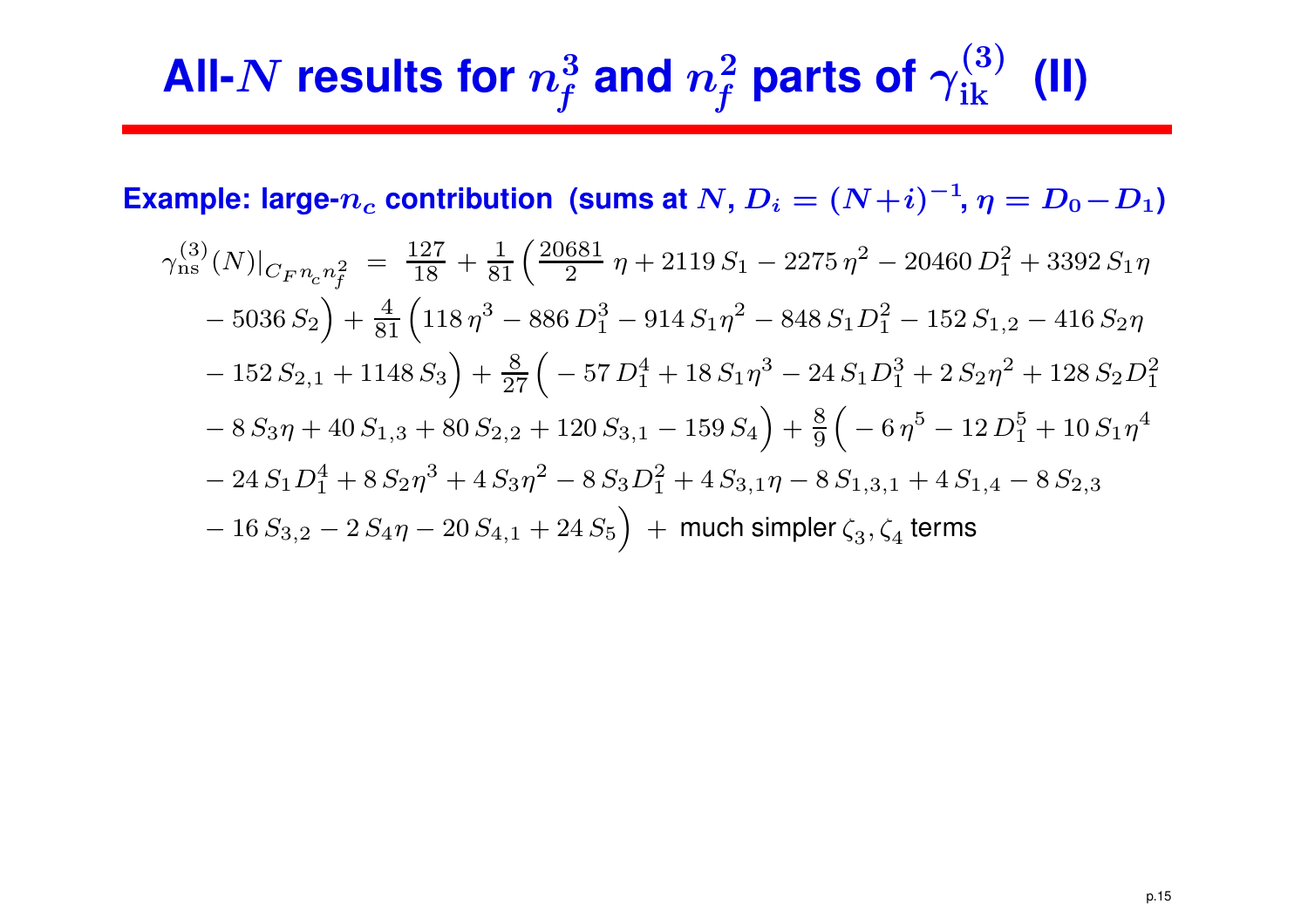## **All-**N $\boldsymbol{N}$  results for  $n_f^3$  and  $n_f^2$  parts of  $\gamma_{\rm ik}^{(3)}$  (II)

**Example:** large- $n_c$  contribution (sums at  $N$ ,  $D_i = (N+i)^{-1}$ ,  $\eta = D_0 - D_1$ )

$$
\gamma_{\rm ns}^{(3)}(N)|_{C_F n_c n_f^2} = \frac{127}{18} + \frac{1}{81} \left( \frac{20681}{2} \eta + 2119 S_1 - 2275 \eta^2 - 20460 D_1^2 + 3392 S_1 \eta - 5036 S_2 \right) + \frac{4}{81} \left( 118 \eta^3 - 886 D_1^3 - 914 S_1 \eta^2 - 848 S_1 D_1^2 - 152 S_{1,2} - 416 S_2 \eta - 152 S_{2,1} + 1148 S_3 \right) + \frac{8}{27} \left( -57 D_1^4 + 18 S_1 \eta^3 - 24 S_1 D_1^3 + 2 S_2 \eta^2 + 128 S_2 D_1^2 - 8 S_3 \eta + 40 S_{1,3} + 80 S_{2,2} + 120 S_{3,1} - 159 S_4 \right) + \frac{8}{9} \left( -6 \eta^5 - 12 D_1^5 + 10 S_1 \eta^4 - 24 S_1 D_1^4 + 8 S_2 \eta^3 + 4 S_3 \eta^2 - 8 S_3 D_1^2 + 4 S_{3,1} \eta - 8 S_{1,3,1} + 4 S_{1,4} - 8 S_{2,3} - 16 S_{3,2} - 2 S_4 \eta - 20 S_{4,1} + 24 S_5 \right) + \text{much simpler } \zeta_3, \zeta_4 \text{ terms}
$$

**Quark cusp anomalous dimension, from** ln <sup>N</sup> **coefficient in large-**<sup>N</sup> **limit:**

$$
\gamma_{\text{cusp}}^{(3)} = \ldots + C_F C_A n_f^2 \left( \frac{923}{81} - \frac{608}{81} \zeta_2 + \frac{2240}{27} \zeta_3 - \frac{112}{3} \zeta_4 \right) \n+ C_F^2 n_f^2 \left( \frac{2392}{81} - \frac{640}{9} \zeta_3 + 32 \zeta_4 \right) - C_F n_f^3 \left( \frac{32}{81} - \frac{64}{27} \zeta_3 \right)
$$

 $\boldsymbol{\mathrm{Singlet:}}\ n_f^3$  done for  $ps, gq$  and  $gg$  – two linear combinations long known **Gracey ('96); Bennett, Gracey ('97).** <sup>n</sup>3<sup>f</sup> **for** qg **much harder, in progress**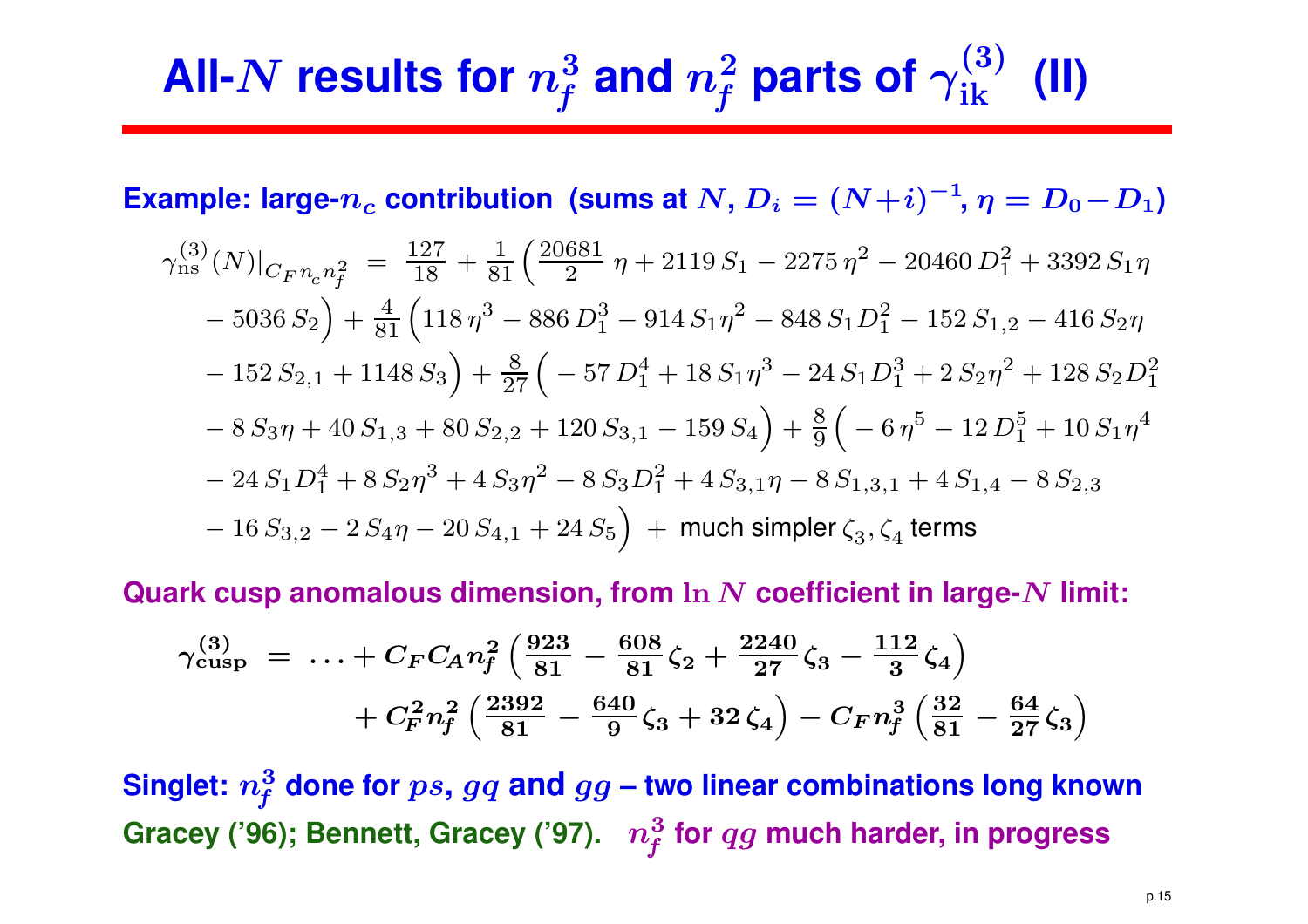$m_f^2$  part of  $\gamma^{(3)}_\text{ns}(N)$  in the large-n<sub>c</sub> limit



 **Dokshitzer, Marchesini, Salam ('05) prediction of** <sup>N</sup>−<sup>1</sup>ln <sup>N</sup> **correct** ln <sup>N</sup> **coefficient: error spotted**/**fixed in Henn, Smirnov**<sup>2</sup>**, Steinhauser ('16)**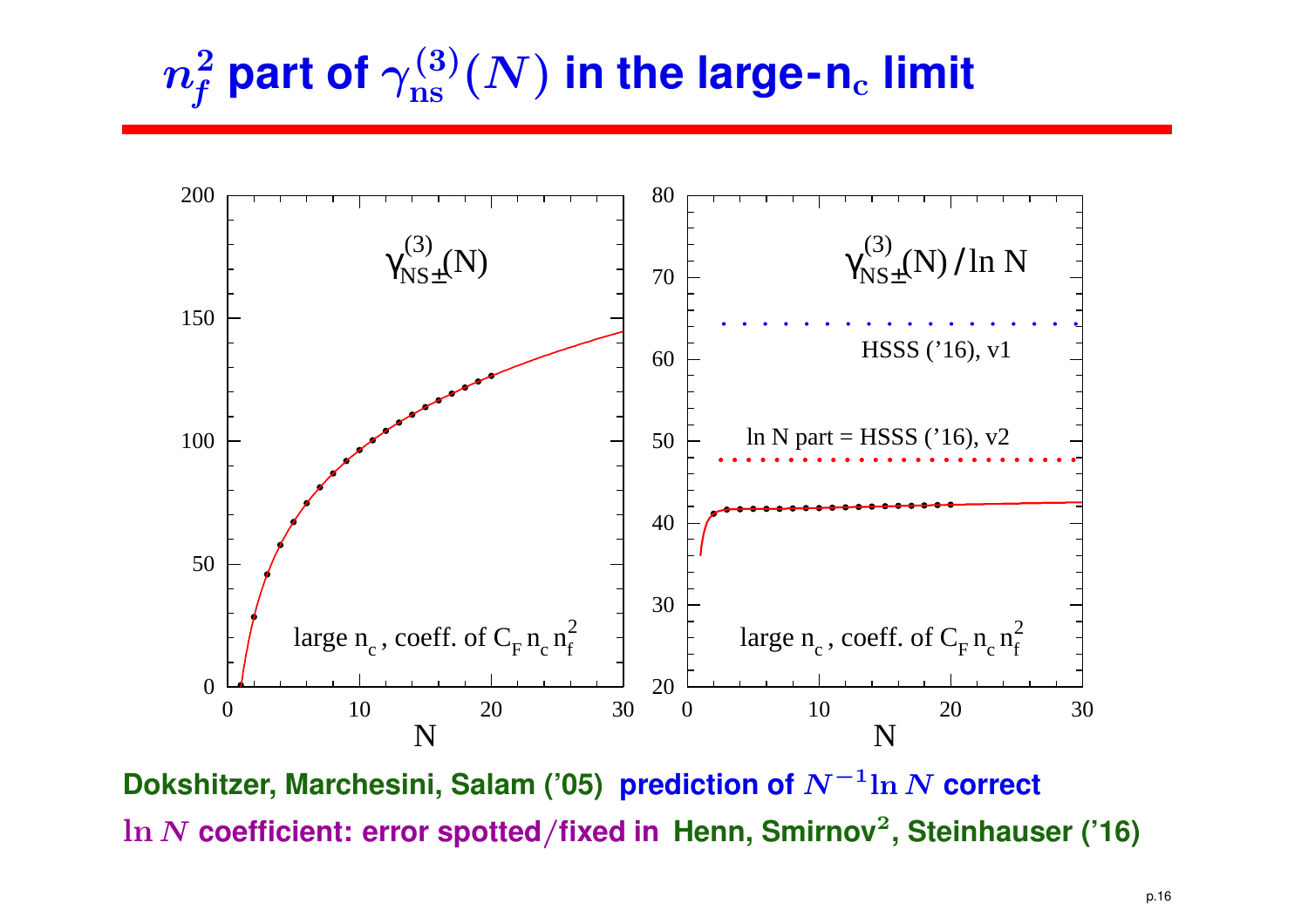$$
n_{\!f} \text{ quartic-Casimir contribution to } \gamma^{(3)}_\text{ns}(N)
$$



**So far all-**<sup>N</sup> **form only for** <sup>ζ</sup><sup>5</sup> **part – wrong in Velizhanin ('14).** <sup>N</sup> <sup>≤</sup><sup>8</sup> **values**  $\boldsymbol{\epsilon}$  consistent with  $\gamma_{\mathrm{cusp}}|_{(d_R^{abcd})^2}$  of  $\boldsymbol{\epsilon}$  Grozin, Henn, Korchemski, Marquardt ('15)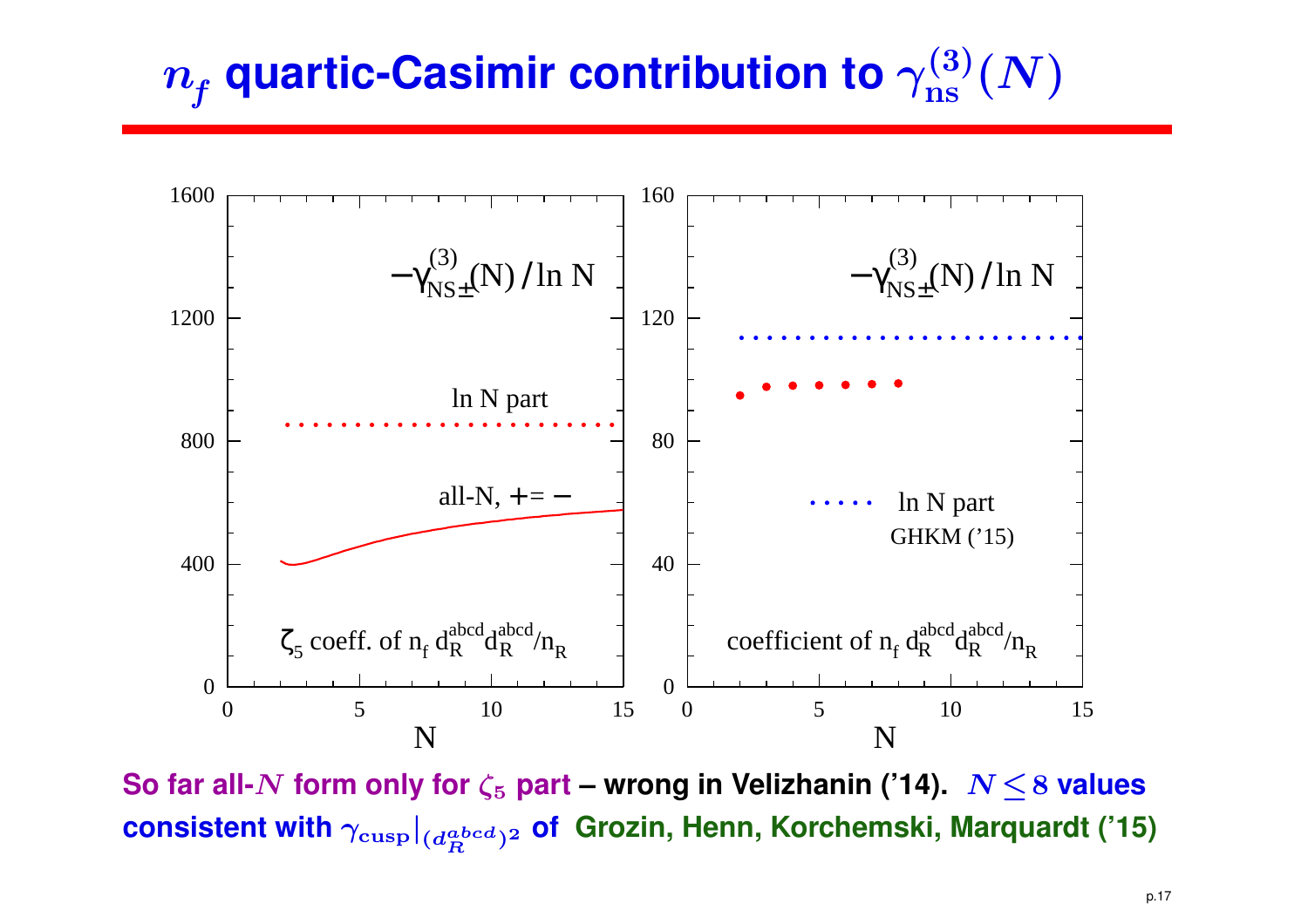## **Summary and Outlook**

**Forcer: new FORM program for parametric reductionof 4-loop massless propagator integralsRuijl, Ueda, Vermaseren**

⇒ Calculation of fixed moments of structure functions in DIS at order  $\alpha_{\mathsf{S}}^4$ <br>moments of N<sup>3</sup>LO splitting fot's & coefficient fot's for  $F_z$ , N<sup>4</sup>LO for  $F_z$ moments of N $^3$ LO splitting fct's & coefficient fct's for  $F_L$ , N $^4$ LO for  $F_{2,3}$ S**,**

**Hardest (11-line non-planar) topologies: very time-consuming (unlike**β**-fct.)** $N \!\geq\! 4$  **: 4-loop time**  $\gg 10^3$  $^3$   $\cdot$  **3-loop** time,  $N \rightarrow N+2$ : weight  $\rightarrow$  weight  $+4$